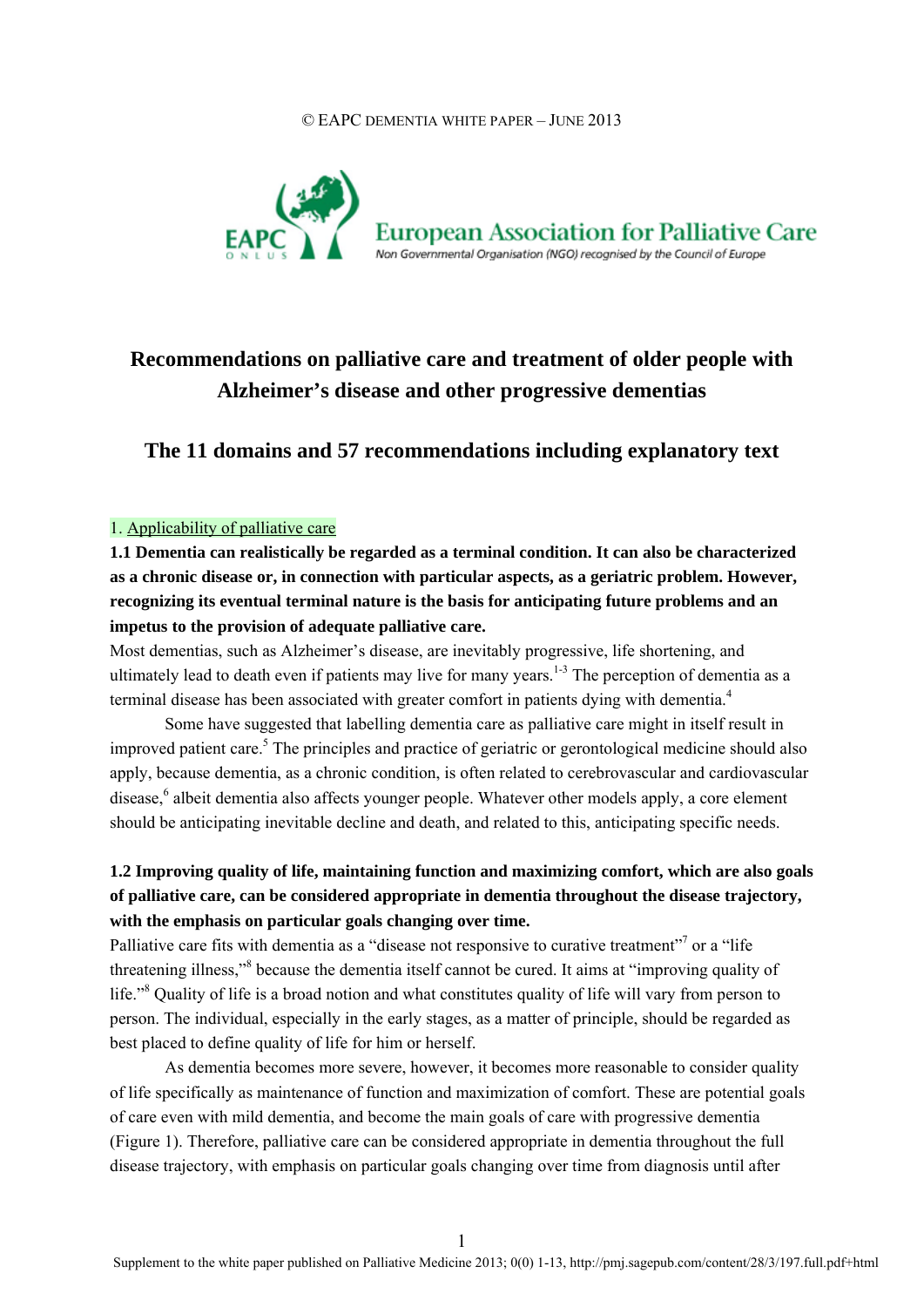death. Patients and families may have other specific and varying needs throughout the disease trajectory and such needs are well captured within a palliative (care) approach. There are few studies on the efficacy of palliative care in dementia,  $9,10$  but there is some evidence from the U.S. that their system of hospice care (palliative care for terminally ill people with an expected survival of six months or less, and a benefit of several insurance programs) is beneficial in dementia mostly from the viewpoint of families. $11-14$ 



#### **Figure 1. Dementia progression and suggested prioritising of care goals**

Explanation: The figure represents a model of changing care goals and priorities throughout the course of the dementia. It suggests prioritising of care goals that may apply at the same time, but have variable relevance to different stages of dementia. More than one care goal may apply at the same time. For example, for a patient with moderate dementia, the three goals may apply simultaneously but maximisation of comfort and maintenance of function may be prioritised over prolongation of life.

As with any model, the visualization of care goals represents an abstraction of reality, and in practice will need tailoring to needs and preferences of patients and families. The figure does not directly relate to a palliative curative dichotomy. Nevertheless, the goals of maintenance of function which may include delaying of disease progression and maximization of comfort best represent a focus on quality of life and are therefore most compatible with palliative care.

*Note also 9.6, while bereavement support is provided after death, families may need early and ongoing support for chronic or prolonged grief.* 

*Of note, there was moderate agreement among experts on this recommendation (as opposed to high agreement for most other recommendations). The explanation was extended based on the feedback of the experts which indicated that it needed further clarification.*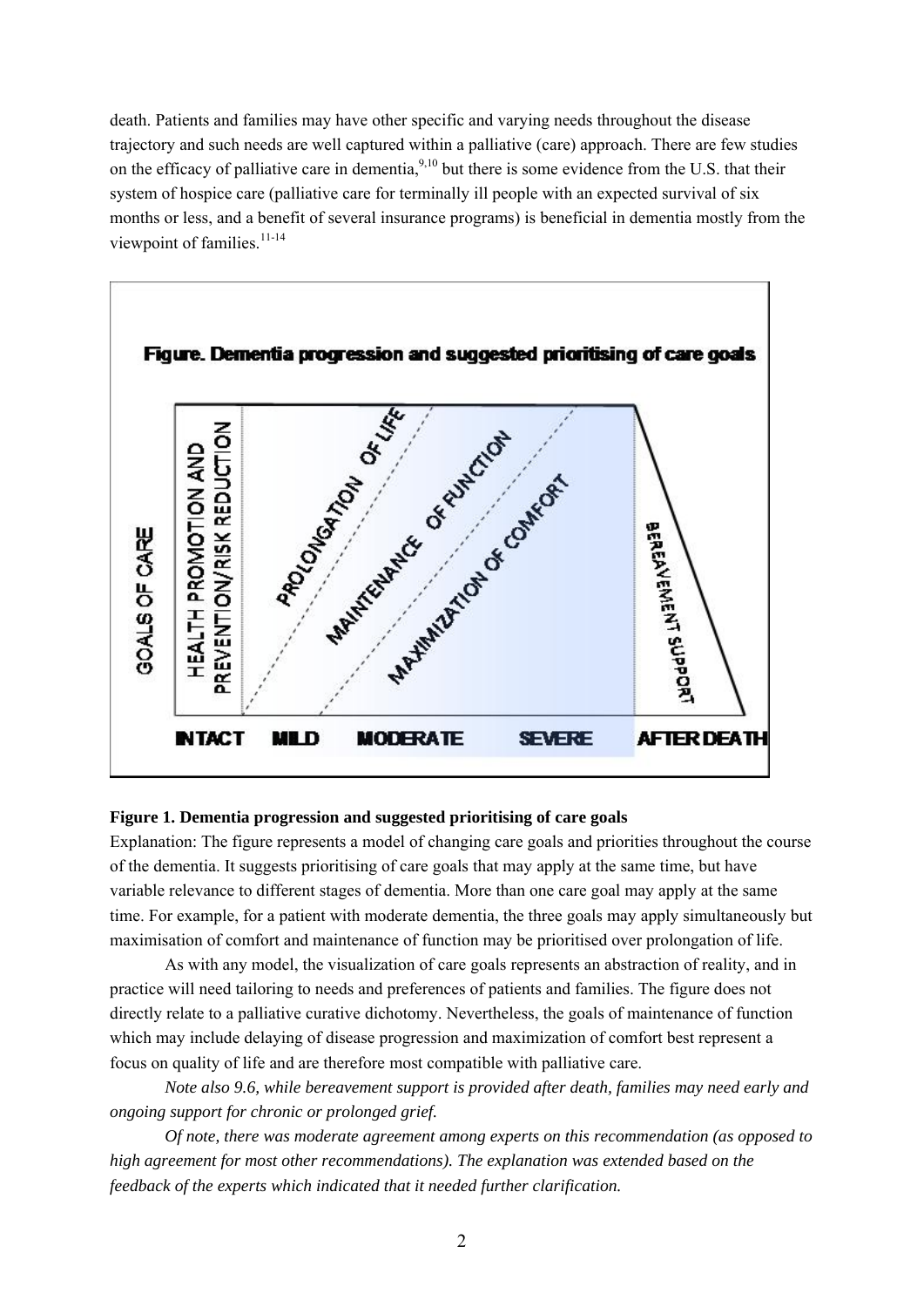### **1.3 Palliative care for dementia should be conceived as having two aspects. The baseline is a palliative care approach. For patients with complex problems, specialist palliative care should be available.**

A baseline palliative care approach<sup>7,15</sup> always applies.<sup>16,17</sup> Specialist palliative care is not included in the baseline approach, but this next step may be required, for example to assess and treat dyspnoea or pain or other symptoms. Specialist dementia care, e.g., to manage challenging behaviour, and guidance for families, is part of the baseline and should always be available.<sup>17</sup>

### **1.4 A palliative care approach refers to all treatment and care in dementia, including adequate treatment of behavioural and psychological symptoms of dementia, comorbid diseases, and (inter- or concurrent) health problems**

Behavioural and psychological symptoms of dementia (BPSD) including behaviour that challenges caregivers such as agitation, or that may be a problem for the patient, such as apathy, are an important aspect of dementia. It may be related to other problems, such as cognitive impairment, depression, or pain.<sup>18-21</sup> Often, such symptoms are also burdensome for families.<sup>22</sup> The multidisciplinary palliative approach may be helpful in anticipating, assessing and managing problems. With challenging behaviour, integration of the specific expertise from the fields of geriatrics and dementia care specialists is recommended, with a significant role for (clinical) psychology.

 Of note, a palliative approach does not aim to hasten death nor to prolong life, and therefore does not preclude treatment of health problems such as infections with antibiotics, because this may be the best way to resolve burdensome symptoms.

*Note also 6.2, medication, and 11.3, collaboration* 

#### 2. Person-centred care, communication and shared decision making

### **2.1 Perceived problems in caring for a patient with dementia should be viewed from the patient's perspective, applying the concept of person-centred care.**

Attention to the holistic nature of palliative care overlaps with person-centred care in dementia.<sup>17,23,24</sup> Person-centred care aims to acknowledge the personhood of people with dementia in all aspects of their care.<sup>25,26</sup> This includes prioritising the relationship as much as care, and offering shared decisionmaking. The concept is particularly relevant to behaviour that challenges as part of behavioural and psychological symptoms of dementia for it suggests alternative interpretations are available, such as one that highlights the patient's coping with the consequences of disease.<sup>27</sup> Similarly, challenging behaviours can sometimes usefully be regarded as manifestations of unmet needs on the part of the patient,28 although alternative physical and psychosocial factors should not be overlooked as causative or contributing factors. Person-centred care further implies that the patient is informed, insofar as this is possible using every means that might be helpful, about care and treatment, and that the degree to which a patient him- or herself can still be involved in the decision-making process is evaluated and acted upon.<sup>29</sup> For example, the use of covert administration of medication should be avoided; but if it is needed, it should be openly discussed with the family and team, and documented.<sup>30</sup> *Note also 11.1, access to palliative care, and dignity*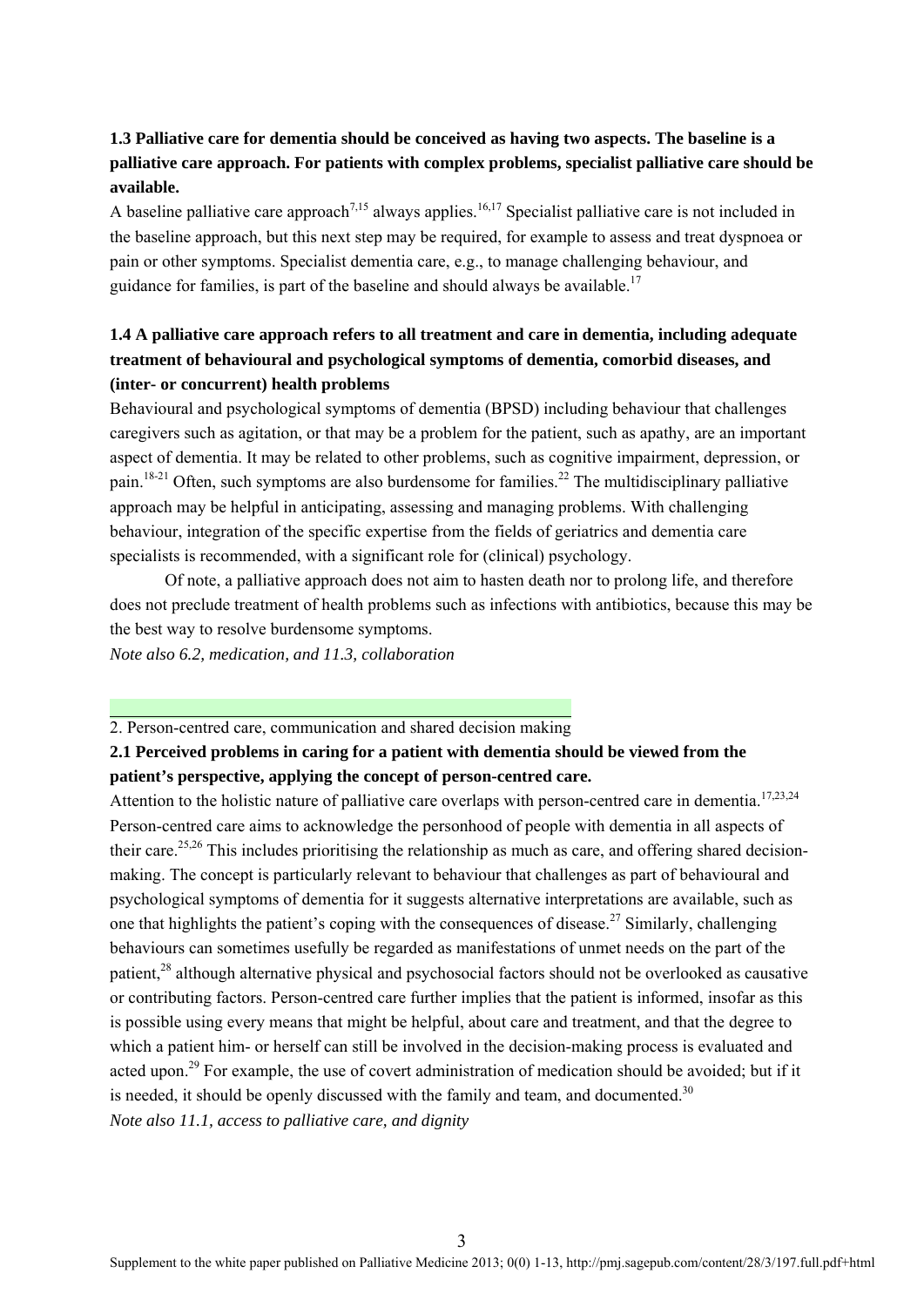#### **2.2 Shared decision making includes the patient and family caregiver as partners and is an appealing model that should be aimed for.**

Patient and families (or significant others) should be involved in care and decision making from diagnosis, building up a relationship of trust. Shared decision making is frequently possible in mild dementia, and may also be feasible with moderate dementia with adaptation to the patient's cognitive performance. In more severe dementia, substitute (proxy) decision making is increasingly required. Nevertheless, some patients or families may have other wishes with regard to their roles in decision making; for example, some may wish the health care team to take decisions. Patients' and families' preferences regarding their roles in decision making should be elicited, $31,32$  and, if possible, the patient's preferences should act as a guide. In general families wish to be involved in end-of-life decision-making for incompetent patients, preferring group or consensual decision making involving multiple family members over individual substitute decision making.<sup>33</sup> In the ICU setting at the end of life, shared decision making has been associated with greater family satisfaction with communication.34 Consultation with an ethicist or with a clinical ethics committee may be helpful in specific cases. The model of shared decision making is generally appealing, but should be put into practice in the context of local legal frameworks on health care decision making.

### **2.3 The health care team should ask for and address families' and patients' information needs on the course of the dementia trajectory, palliative care and involvement in care.**

Studies have shown that many families have little understanding of the disease trajectory and health problems associated with dementia.<sup>35,36</sup> In addition to preparing for their role as substitute decision makers and for a shared decision-making process, being prepared for death and what to expect at the end of life can be important for families' own wellbeing.<sup>37</sup> Information needs may, however, differ between ethnic groups, probably reflecting different views on death, dying and stigma. Dementia may specifically involve variable levels of stigma and shame, and family shame adds to caregiver burden.29,38-40

*Note also domain 9, family care and involvement* 

#### **2.4 Responding to the patient's and family's specific and varying needs throughout the disease trajectory is paramount.**

Along the disease trajectory, needs and priorities may change considerably. For example, practical support for the family caregiver may suffice to keep a patient with mild dementia at home, whereas in later stages, 24-hour supervision or help in managing challenging behaviour or symptoms may be needed.

### **2.5 Current or previously expressed preferences with regard to place of care should be honoured as a principle, but best interest, safety and family caregiver burden issues should also be given weight in decisions on place of care.**

Palliative care addresses the needs of the patient wherever he or she is cared for, at home or in an institution<sup>7</sup>. Many may wish to die at home. It should be noted that preferences may change during a disease trajectory. For some, home is in an institutional long-term care setting, for others, it is the "next-best option."41 Care-dependent older people recognize that long-term care may be necessary or even better for people with dementia.<sup>42</sup> Care cannot always be provided at home, for example, because challenging behaviour develops, or because caregiver burden or safety become issues. Nevertheless,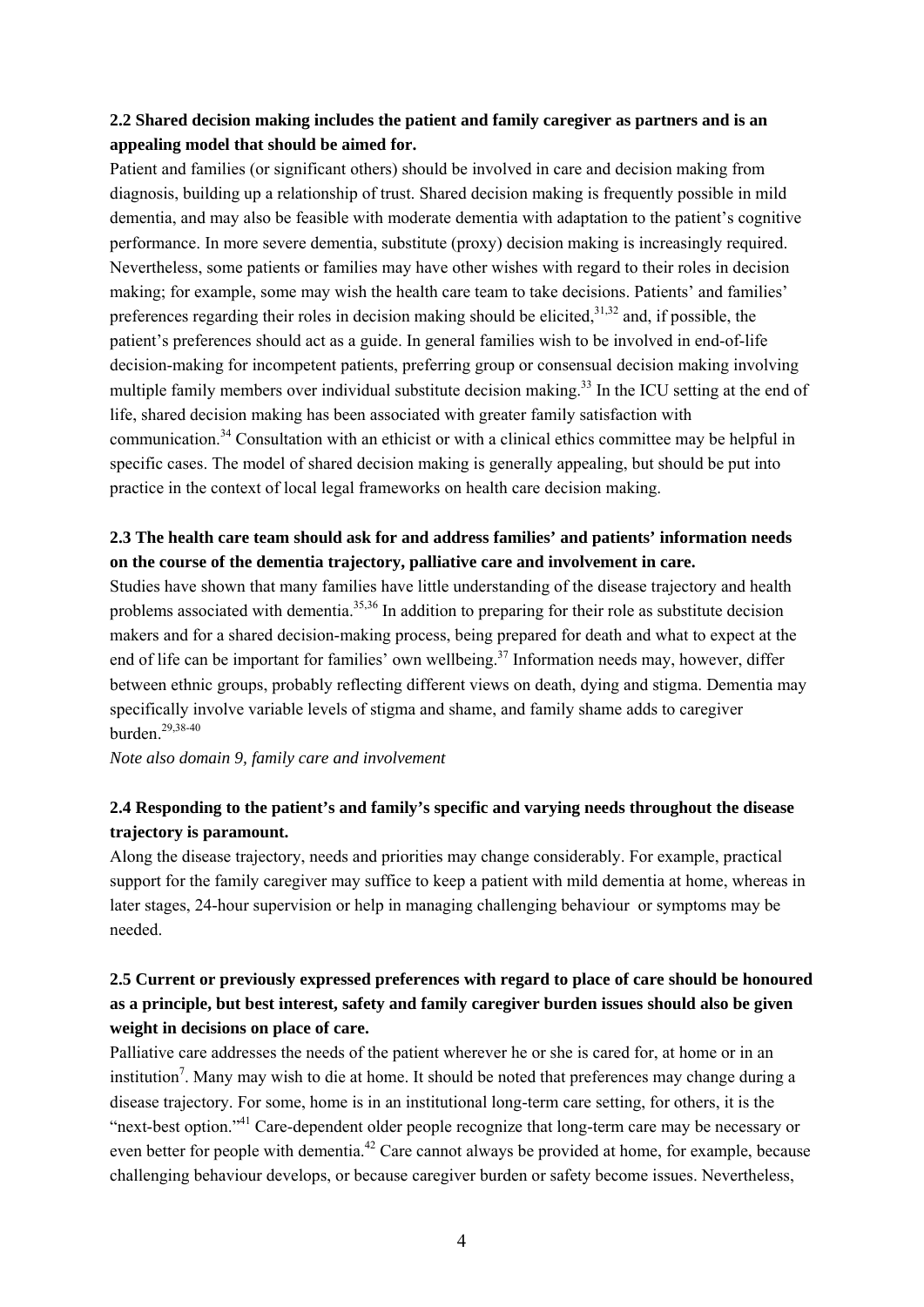current or prior patient preferences with regard to place of care and death should always be considered, and require ongoing review. Importantly, patients and families should have access to high-quality support at home for a real choice.<sup>43</sup>

### **2.6 Within the multidisciplinary team, patient and family issues should be discussed on a regular basis.**

Attention to regular communication within the team is particularly important when people or the team caring for the patient are dispersed geographically, or when different services are involved, which often applies to home-care and residential settings. Families may also be invited to team meetings and telephone case conferences may be used as an alternative. Of note, a palliative approach can be adopted by a single professional category or even by an individual<sup>7</sup> whereas specialist palliative care requires a multiprofessional and interdisciplinary team.

*Note also 3.6, advance care planning, and domain 4, continuity of care* 

#### 3. Setting care goals and advance planning

**3.1 Prioritizing of explicit global care goals helps guide care and evaluate its appropriateness.**  Prioritizing global, cross-health problem (non-disease specific) care goals is helpful in eliciting what is most important when making treatment decisions.<sup>44,45</sup> Benefits of advance (care) planning in general include managing affairs while still able, ensuring that wishes are met, peace of mind, decreasing burden on loved ones, and keeping peace within the family.<sup>46</sup> It may also facilitate discussion on important sensitive issues including life prolongation, and at what cost.<sup>47</sup> General guidelines for family meetings in palliative care recommend clear structures of how to prepare, conduct, document, and follow-up family meetings.<sup>48</sup> Although a number of studies report that advance care planning results in, for example, lower hospitalization rates, evidence on effects of advance care planning on patient outcome is sparse,  $49,50$  and an intervention study found no change in families of incompetent nursing home residents' satisfaction with care.<sup>51</sup>

### **3.2 Anticipating progression of the disease, advance care planning is proactive. This implies it should start as soon as the diagnosis is made, when the patient can still be actively involved and patient preferences, values, needs and beliefs can be elicited.**

Advance care planning is frequently defined in terms of persons making decisions about their future health care should they become incapable of decision making. However, for frail elderly, often residing in long-term care, including patients with dementia, advance care planning is better defined in terms of an ongoing communication process between patient and/or family, and the health care team.47,52 In addition to writing up and making use of living wills, such advance care planning includes eliciting of preferences and values, as well as prioritizing care goals—assuming the patient agrees and can cope with this. The health care team may then just "plant the seed,"53 or later, help translate care goals into appropriate treatment, because the course of the dementia varies between patients. At diagnosis, the decision making dimension is important in palliative care provision.<sup>54</sup> As a minimum, naming of a substitute decision maker at diagnosis is recommended. Advance care planning should start as soon as possible, but the optimal timing of initiating it may be highly individual as it is affected by a complexity of factors.<sup>55,56</sup> Advance care planning may not be limited to end-of-life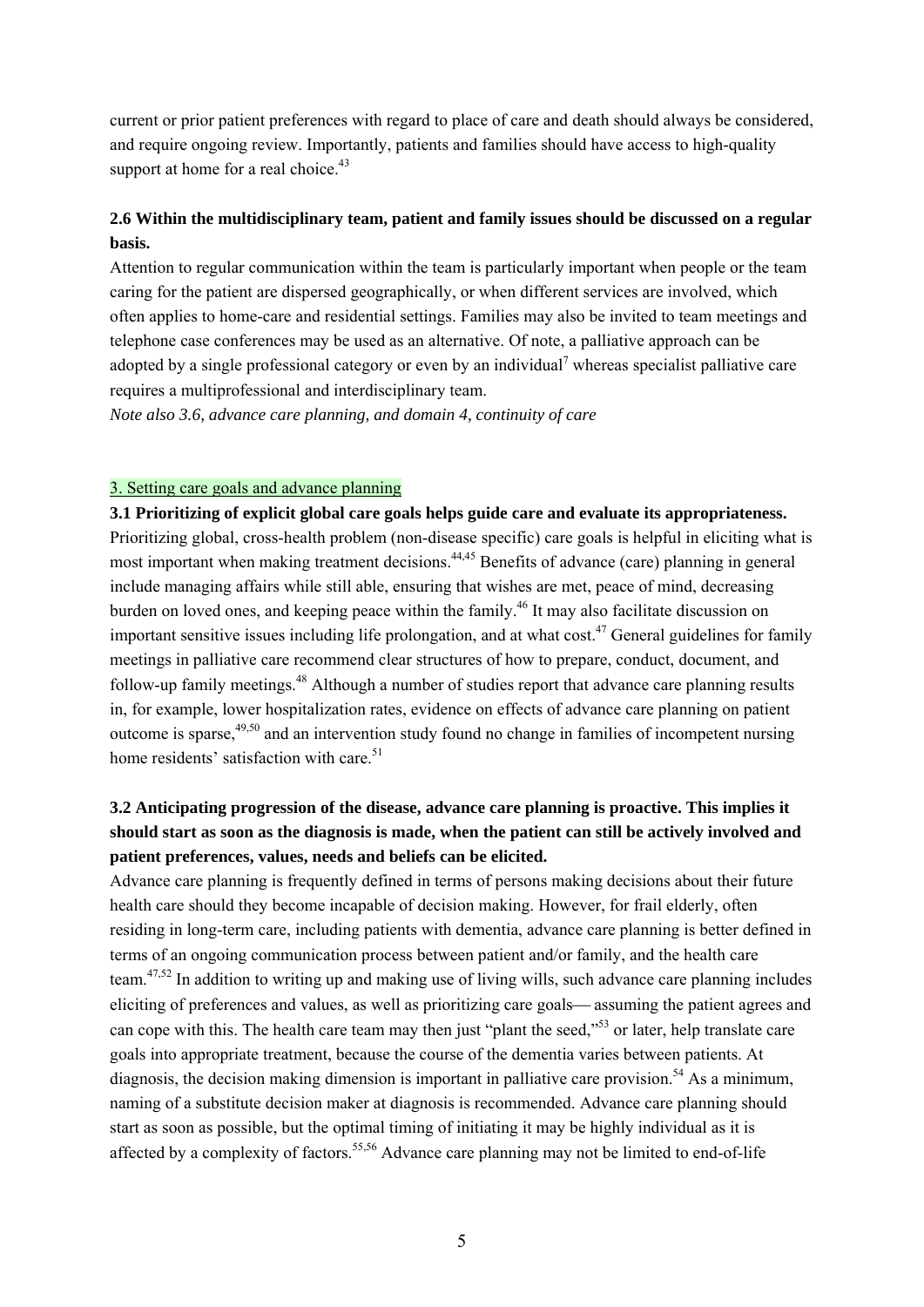situations, but care planning may refer to the full disease trajectory. Further, advance planning other than care planning is needed, such as advance financial planning. $57$ 

#### **3.3 Formats of advance care plans may vary in terms of preferences, the amount of detail required, and what is available in the specific setting for the individual.**

Pre-structured models including a focus on specific treatment decisions or hypothetical scenarios may improve adherence to preferences in various populations.<sup>52,58,59</sup> However, there is hardly any evidence for effects of one strategy over the other on patient outcomes and for dementia specifically. Currently, there is also insufficient evidence as to when and for whom this may be helpful. The practical use of living wills depends on the specific legal environment,  $60,61$  and palliative and dementia care specialists should be aware of the specific legal framework in their own countries. Further, cautious interpretation of planning far ahead is needed because of limited opportunity to revisit with changing preferences.62-  $<sup>64</sup>$  Finally, different perceptions with regard to advance care planning between ethnic or culturally</sup> diverse groups, such as possible stigmatization associated with a terminal disease, and different health literacy should be taken into account. $65-67$ 

#### **3.4 In mild dementia, people need support in planning for the future.**

Patients with mild dementia usually do not take the initiative to plan care ahead. They are primarily trying to cope with their condition and have a tendency to avoid thinking about the future. They may not realize the importance of advance planning until it is too late, or they may actively avoid pertinent discussions. Hence, and bearing in mind the limited "window of opportunity" with increasingly impaired competencies, advance care planning at this stage of the disease may not be pursued or may be overlooked. Possible interventions to stimulate and support people in this respect need prudent consideration of the ethical aspects and respect for patient's choice if they should not wish to engage in advance care planning, especially given that there is variable readiness to engage in advance care planning in general.46,68-70 Nevertheless, patients should be explained, and may understand, the opportunity to plan for their future care.

### **3.5 In more severe dementia and when death approaches, the patient's best interest may be increasingly served with a primary goal of maximization of comfort.**

Maximization of comfort finally takes priority over maintenance of function and life prolongation (Figure). This may entail a focus on relieving symptoms, as well as promoting dignity and quality of life.

Of note, many patients do not live into the severe stages.<sup> $71,72$ </sup> Balancing end-of-life decision making in patients with moderate dementia may be complicated. Further, choosing appropriate care goals and tailoring care to dementia stages as conceptualized in the Figure requires some flexibility, considering that a core issue is that of monitoring deterioration and responding to the changing needs and wishes of the patient and family.

### **3.6 Advance care planning is a process and plans should be revisited with patient and family on a regular basis and following any significant change in health condition.**

Evaluation of plans should be performed regularly, for example, every six months.<sup>52</sup> It is also indicated where new health problems develop, if there has been deterioration, or where new treatments become available, and after invasive or possibly burdensome procedures such as hospitalization.<sup>52</sup>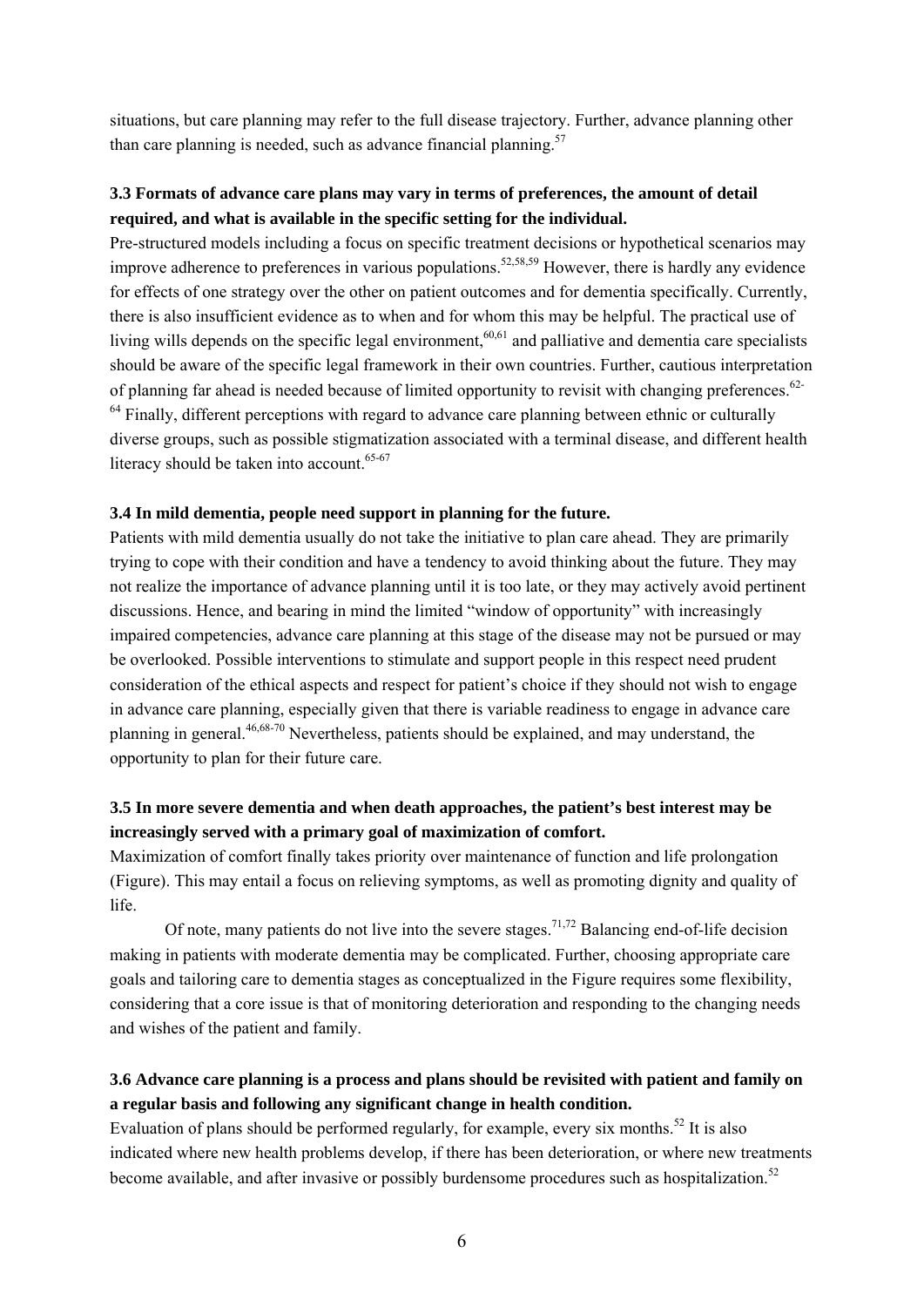### **3.7 Care plans should be documented and stored in a way that permits access to all disciplines involved in any stage and through transfers.**

Patient and family preferences, the treatment goals that take priority and any specific plans should be clearly documented. They should be available to the different disciplines of the health care team.<sup>48,52,73</sup> The plans should be accessible immediately in case of emergency (Germany: "the Gottingen palliative emergency card $174$ ).

#### 4. Continuity of care

#### **4.1 Care should be continuous; there should be no interruption even with transfer.**

Continuity of (palliative) care relates to care over time provided to individual patients. It comprises continuity of management, information, and relations,  $^{75}$  and all may be important in dementia care at the end of life. That is, the first is especially important in chronic and complex diseases, the last two may be particularly relevant in care at the end of life, and mental health care is particularly served by continuity of relations.75,76 This is facilitated by adequate communication between the professional caregivers involved and by keeping patients and families informed. Preferably, at least one of the same professional caregivers is involved throughout the disease trajectory, which has great advantages with regard to knowing patient and family and facilitating continuity of communication.<sup>77</sup> Frequent transfers and high staff turnover may challenge this aspiration, but even then staff allocation must be considered prudently. Naming a key contact person in the family, for example, within 48 hours from admission<sup>73</sup> may facilitate the provision of continuous care if there is more than one substitute decision maker or if no substitute has yet been appointed.

#### **4.2 Continuous care refers to care provided by all disciplines.**

Continuity of care should be provided by the health care team including medical, nursing, psychological, social and spiritual disciplines, as well as by volunteers.

### **4.3 All patients should benefit from the early appointment of a central coordinator from within their care team.**

Having a central coordinator is important even at the time when home care is not yet needed. In institutional settings, families' knowing whom to contact is associated with a higher satisfaction with care.<sup>78</sup> The role of the central coordinator may be adopted by different disciplines, such as a physician, a nurse practitioner, a nurse, a social worker, or another non-clinical dementia advisor.

A central role in care for a physician or nurse practitioner (clinical nurse specialist, advanced practice nurse) has been shown to decrease hospitalization in frail elderly and dementia patients.<sup>79,80</sup> In the Netherlands, nursing home residents with pneumonia and dementia are rarely hospitalized because they are treated in the nursing home by elderly care physicians who are on staff.<sup>81</sup> Moreover, multidisciplinary community care led by a nurse practitioner improved quality of care for patients and family and behavioural symptoms. $82$  Benefits of a nurse acting as case manager for dementia patients in community settings, however, is uncertain, because trials have not demonstrated effects on caregiver outcomes, patients' quality of life, nor a reduction in terms of institutionalization, hospitalization, or costs.<sup>83,84</sup>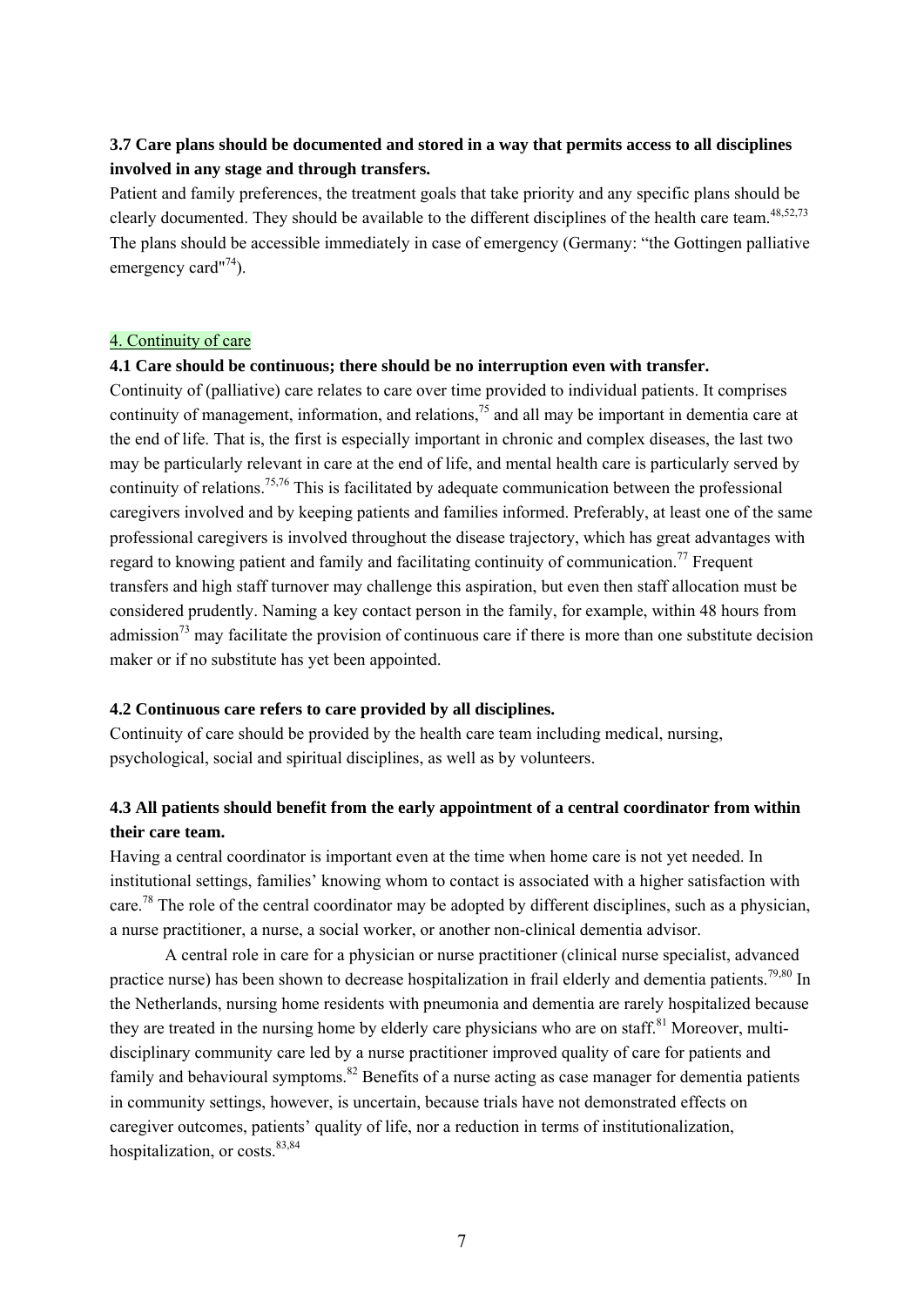#### **4.4 Transfers between settings require communication on care plans between former and new professional caregivers and patient and families.**

In particular transitions from home to institutional settings, such as a nursing home or a hospital, may necessarily involve changes to new professional caregivers. They should connect to patient and family shortly after admission, for example, within a few weeks from nursing home admission which is the standard in the Netherlands,<sup>85</sup> or within a few days from admission to a hospital. Additionally, the new professional caregivers should revisit care plans in consultation with former professional caregivers.

#### 5. Prognostication and timely recognition of dying

### **5.1 Timely discussion of the terminal nature of the disease may enhance families' and patients' feelings of preparedness for the future.**

Recognizing that dementia is a terminal condition, but that not all patients reach the severe stage and so will die with, although not necessarily from dementia, is an important mainstay for adequate care planning and provision of care and treatment. It is recommended that patients' and families' perceptions on prognosis and their willingness to discuss these issues should be explored, even in cases where patients and families are not inclined to initiate discussions themselves about this sensitive topic. However, if patients and families show clear signs of not wanting to have that discussion, for example when denial or hope is their psychological coping strategy, this wish should be respected. Cultural and individual sensitivities with regard to disclosure of prognosis, and also of diagnosis, should be considered prudently. More generally, skills in breaking bad news are required.<sup>65,66,86</sup>

*Note also domain 1, applicability of palliative care* 

### **5.2 Prognostication in dementia is challenging and mortality cannot be predicted accurately. However, combining clinical judgement and tools for mortality predictions can provide an indication which may facilitate discussion of prognosis.**

Prognostication in non-malignant life-threatening disease including dementia is complex and a challenging task that in practice often relies on clinical judgment but is important for appropriate timing of care. $87-89$  The best prediction is achieved by combining clinical judgement with tools.<sup>90-92</sup> Tools to improve mortality predictions have been developed for and validated in patients with more severe, or "advanced dementia," $93-95$  for mixed nursing home populations, $95-97$  and patients with dementia and pneumonia.<sup>98</sup> However, although identifying patients at low risk of death is possible, when a patient is going to die cannot be predicted accurately. Clinical impact has hardly been studied<sup>99</sup> and tools may have only limited usefulness in identifying those at moderate risk of dying (e.g., 20%, 40% and higher) in the next months.<sup>89,100</sup> Dependency on others in terms of activities of daily living (ADL, e.g., eating, mobility dependency) is generally a strong mortality predictor.<sup>93,94,101,102</sup> This is true for male gender as well,  $93,94,102-105$  although older, small studies have neglected study of in particular gender as a potential predictor.<sup>106,107</sup> The difficulty to identify those at high mortality risk underlines the need to consider the possibility of death with dementia even in the mild stage. Of note, both prognosis, to anticipate and help prepare families, and needs are important in the providing of palliative care.

*Of note, there was moderate consensus among experts on this recommendation (as opposed to high consensus on other recommendations), because there were relatively many experts who agreed*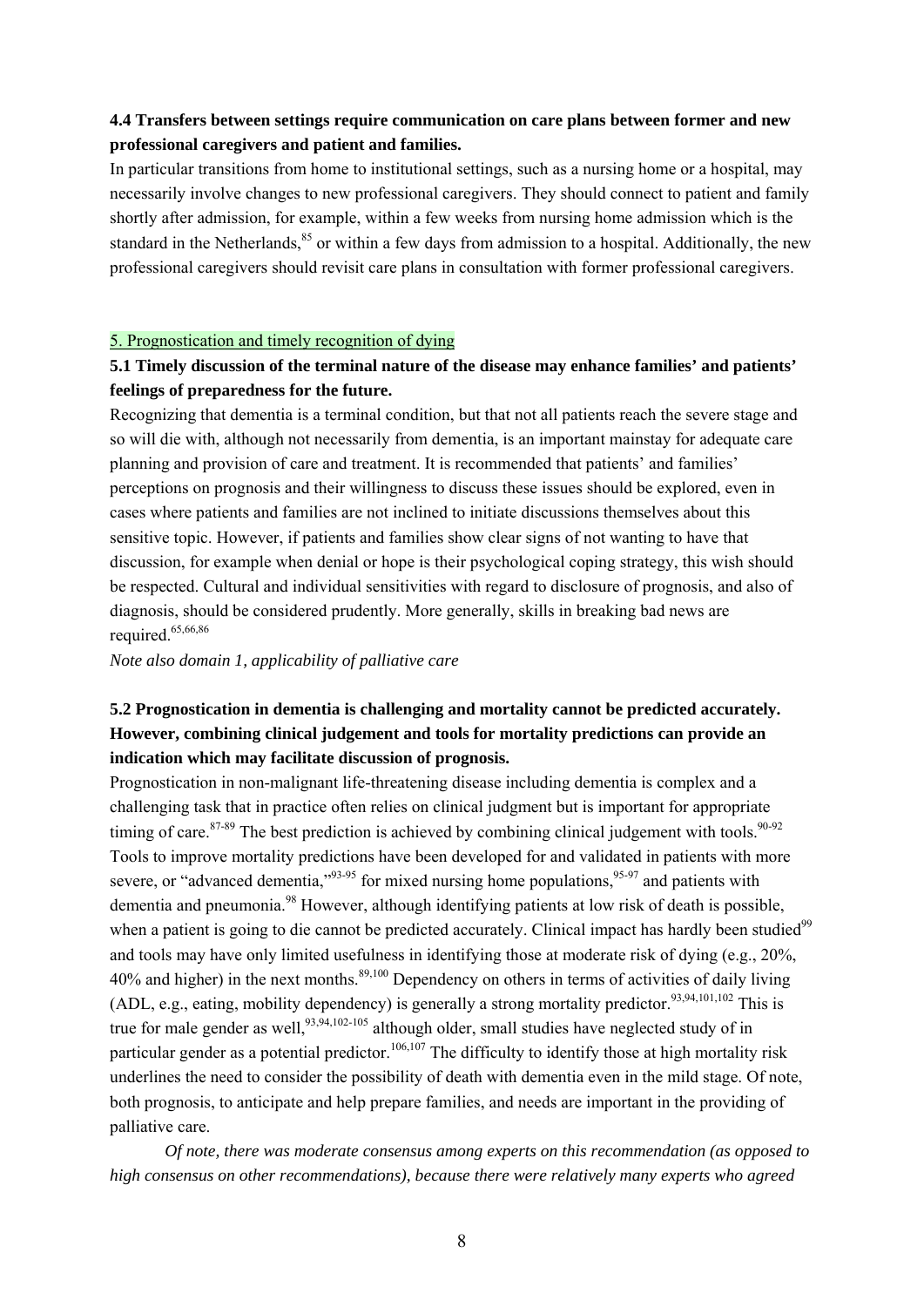*"moderately" compared with "strongly." Most critiques referred to concerns about the accuracy of mortality predictions. This is addressed, however, in the explanatory text, and we believe that a general discussion of prognosis is useful even if the prediction is not very accurate. Note also domain 3, setting care goals and advance planning* 

#### 6. Avoiding overly aggressive, burdensome or futile treatment

**6.1 Transfer to the hospital and the associated risks and benefits should be considered prudently in relation to the care goals and taking into account also the stage of the dementia.**  Transferring the patient from familiar surroundings to a hospital involves risks of decompensation with confusion or delirium; staff may not be equipped to deal with these problems.<sup>108-110</sup> However. hospitalization may be appropriate in mild or moderate dementia, balancing risks against the benefits of prolonging life or improving the quality of life (e.g. patients with a hip fracture). In severe dementia, hospitalization should be avoided. Further, in cases of pneumonia, it may not increase the chances of survival as has been shown in nursing home populations which included many patients with dementia.<sup>111,112</sup> Survival in general,<sup>113</sup> with specific health problems such as stroke<sup>114</sup> and with hip fracture or pneumonia,<sup>115</sup> is shorter for hospitalized patients with dementia compared with similar patients without dementia. Early work, although it did not consider dementia, already identified functional outcomes being worse for older persons with low ADL functioning and Mini-Mental State Examination (MMSE) scores. $116$ 

#### **6.2 Medication for chronic conditions and comorbid diseases should be reviewed regularly in light of care goals, estimated life expectancy, and the effects and side effects of treatment.**

Dementia is often associated with chronic conditions or comorbidities such as hypertension, heart disease, diabetes and osteoporosis. Providing guideline-adherent care to reach disease-specific targets for all these conditions would involve increasing the amount of medications. Polypharmacy or multiple drug regimens, however, increase the risk of adverse drug reaction and drug-to-drug interactions. It is also difficult to identify adverse effects in patients who are unable to communicate verbally. Finally, if there is dysphagia and resistance to taking medications, their continued administration can be burdensome.<sup>117-120</sup>

Therefore, the goals of care should guide treatment in dementia (Figure). Prolongation of life may remain a priority, but if the patient is already near the end of life, the limited remaining life span mitigates the ability of many medications, such as lipid-lowering medication (statins), to meet this goal meaningfully. Similarly, some medications may be of limited benefit in those whose primary goal of care is to maintain their current functioning, because these patients already are severely impaired. For patients whose primary goal of care is maximization of comfort, it is reasonable to continue only medications that avoid or reduce suffering. In case of doubt, prescribing a potentially beneficial drug for a limited period of time only and then reassessing its future usefulness is recommended.<sup>117,121</sup> A change in care goals should always be accompanied by an evaluation of the appropriateness of prescriptions. Future medication guidelines should discuss not only when to start but also when it is appropriate to stop the drug and monitoring of symptoms of withdrawal.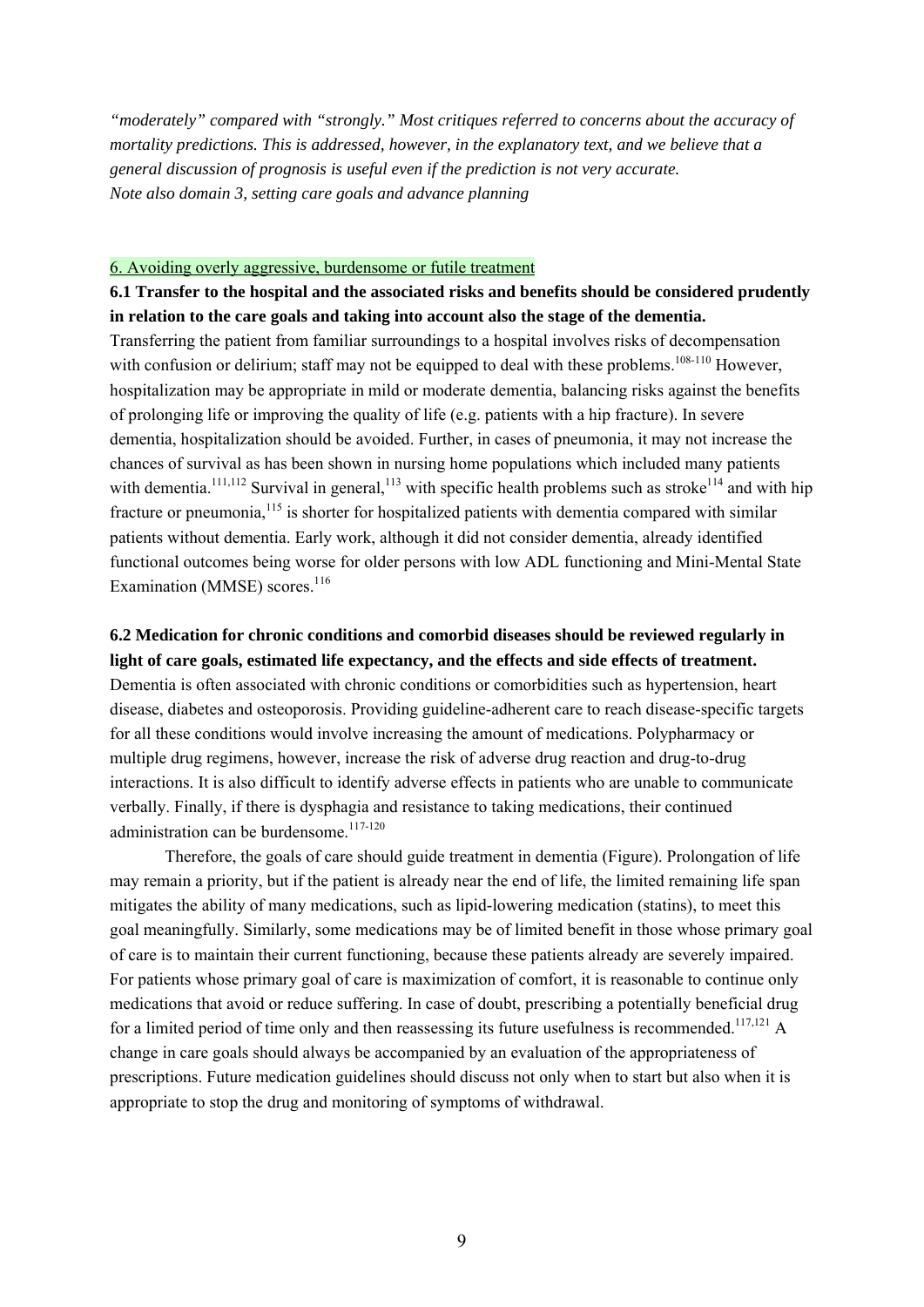#### **6.3 Restraints should be avoided whenever possible.**

Mechanical restraints may increase patient's discomfort and its application offends the principle of respect for autonomy if applied without free and informed consent. Moreover, excessive use of restraints may add up to deprivation of liberty and violate the principle that the least restrictive environment and treatment appropriate to health needs and safety is required for people with mental illness.<sup>122-124</sup> Therefore, they should, as a rule, be avoided.

Restraints for prolonged periods of time also increase the risk of a deterioration of cognitive and functional performance, falls, decreased social engagement, depression, agitation, pressure ulcers and contractures.<sup>125-130</sup> The U.S. have effectively limited restraint use by strict regulations. Education of nurses only may have variable effectiveness.131,132 Mechanical restraints such as belts should be avoided whenever possible, and used only in exceptional circumstances,<sup>133</sup> and consistent with local regulations. If used, it should be regularly recorded, monitored and supervised.<sup>133</sup> Surveillance technology may replace mechanical restraints in some cases, but ethical issues such as privacy remain the subject of debate.<sup>134</sup>

#### **6.4 Hydration, preferably subcutaneous, may be provided if appropriate, such as in case of infection; it is inappropriate in the dying phase**.

Older people with dementia are at increased risk of dehydration.<sup>135</sup> Hydration status affects survival in pneumonia.136,137 Subcutaneous rehydration (hypodermoclyses) may be less burdensome for confused patients, and recognising difference in practice, it may be provided more easily outside the hospital with similar effectiveness as intravenous rehydration, although there is not much evidence from clinical trials.<sup>138,139</sup> Effects of hydration on, e.g., wound healing and decubitus ulcers are unclear.<sup>140</sup>

In dying patients hydration is no longer necessary, and this needs to be tactfully and sympathetically explained to families. Attitude and communication of health care staff should do justice to possible cultural and religious sensitivities around withdrawal of hydration. Thirst can be managed with appropriate mouth care. Hydration may increase the risk of respiratory secretions, death rattle, and fluid retention, but evidence on indications in palliative populations is scarce.<sup>141</sup>

*Of note, there was moderate agreement among experts on this recommendation (as opposed to high agreement for most other recommendations). This was mostly due to concerns about cultural and religious sensitivities and subcutaneous hydration not being routine practice in some countries, which are, however, addressed in the explanatory text.* 

#### **6.5 Permanent enteral tube nutrition may not be beneficial and should as a rule be avoided in dementia; skilful hand feeding is preferred.**

Observational studies suggest that tube feeding does not increase or decrease survival in dementia compared to hand feeding, although there is no conclusive evidence.<sup>142-145</sup> There is also no conclusive evidence that enteral tube nutrition is effective in terms of improving quality of life, or leading to a better nutritional status or decreasing the risk of pressure sores. It may increase the risk of developing pneumonia. On the other hand, hand feeding increases social interactions and allows the taste of food to be enjoyed.146 There is some evidence that high-calorie supplements and other oral feeding options, such as appetite stimulants, personal assistance with feeding, and modified foods, result in weight gain.<sup>147</sup> Although countries may differ in practice and family demand, an individually tailored support package, including prudent assessment, informing of families and shared decision making is paramount in all countries. Similar as with withdrawal of hydration (6.4), attitude and communication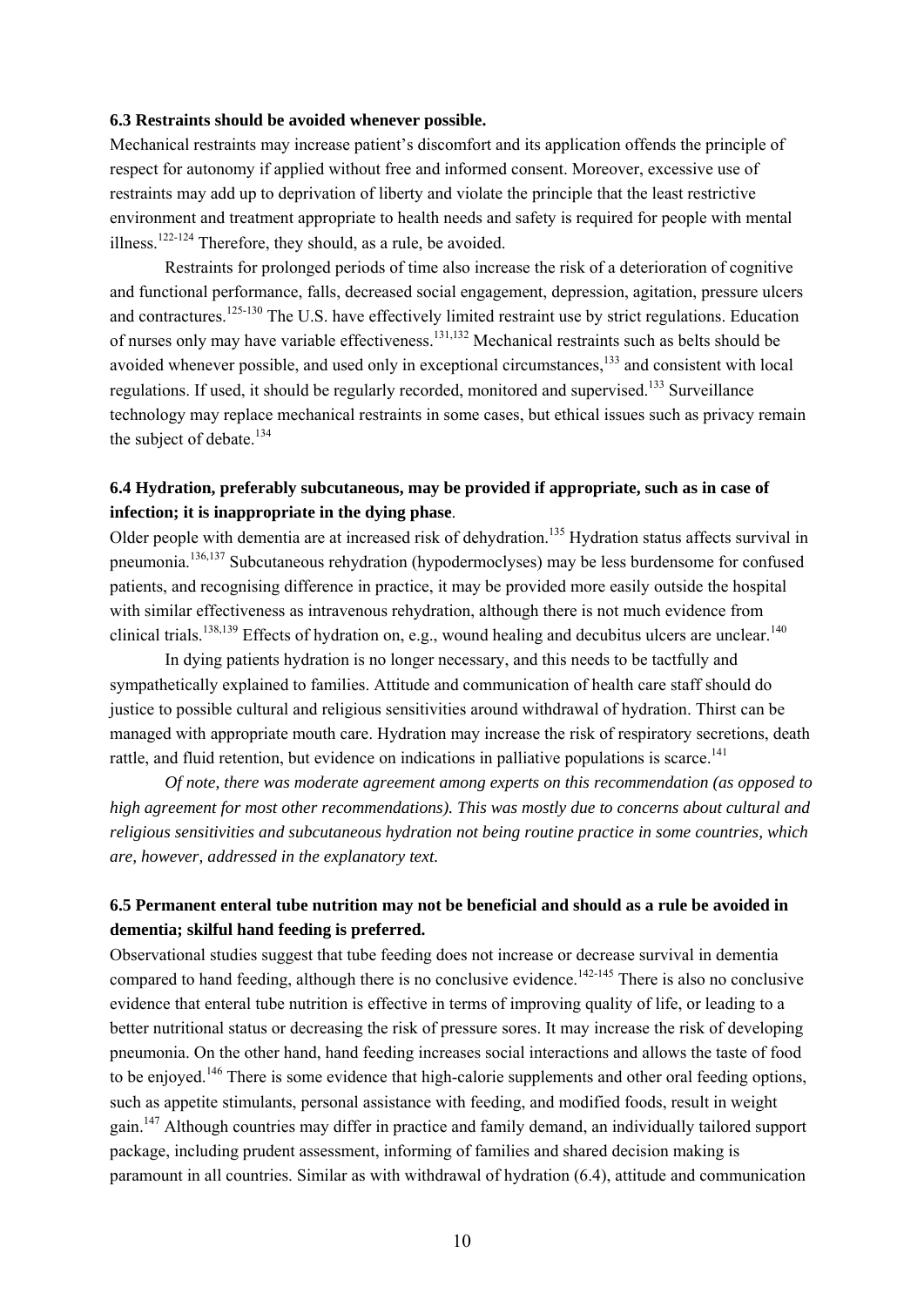of health care staff should do justice to possible cultural and religious sensitivities around providing of enteral tube feeding.

*Of note, there was moderate agreement among experts on this recommendation (as opposed to high agreement for most other recommendations), when formulated as: "Permanent enteral tube nutrition may not increase survival and should as a rule be avoided in dementia; skilful hand feeding is preferred." We have revised the recommendation slightly addressing comments that survival is not the main outcome addressed in palliative care. Some experts favoured individual decision making above general rules. We have addressed individualising of care, and addressing of sensitivities in the explanatory text.* 

### **6.6 Antibiotics may be appropriate in treating infections with the goal of increasing comfort by alleviating the symptoms of infection. Life-prolonging effects need to be considered, especially in case of treatment decisions around pneumonia.**

Antibiotics may provide fast symptom relief in symptomatic urinary tract infections and burdensome bacterial infections, although there is little evidence specific to dementia. The evidence about effects of antibiotics on symptom relief in pneumonia is conflicting.<sup>148-150</sup>

Further, antibiotics may increase the chances of a prolonged life, but in patients with pneumonia and severe dementia, probably only in a minority of cases.<sup>137,151</sup> Hydration status may be as or more important for life prolongation as antibiotics.<sup>136,137</sup> Therefore, the effects of antibiotics in terms of life-prolongation, especially in pneumonia, are uncertain and need to be considered carefully taking into account other aspects relevant to decision making, such as ethical aspects regarding preferences and best interest.

#### 7. Optimal treatment of symptoms and providing comfort

### **7.1 A holistic approach to treatment of symptoms is paramount because symptoms occur frequently and may be interrelated, or expressed differently (e.g., when pain is expressed as agitation).**

Many patients suffer from pain, shortness of breath, and agitation/restlessness. Pain and shortness of breath increase towards the end of life. Patients are at risk of underdiagnosis and undertreatment, and also mistreatment with medication when non-pharmacological therapies should be preferred.<sup>1,53,87,152-</sup> <sup>154</sup> Behaviour that challenges or behaviour that is a problem to the patient (behavioural and psychological symptoms of dementia, BPSD) should be dealt with together with physical symptoms, because behavioural symptoms are prominent and typical in dementia, and because they are interrelated. For example, providing pain relief may diminish agitation;<sup>155</sup> and changes in depressive symptoms<sup>156</sup> or in physical activity<sup>129</sup> may also change agitation levels. Therefore, behavioural change should trigger assessment,<sup>154</sup> and a trial of analgesics may be indicated for distress for which no cause can be found.

Further, depressive symptoms are common throughout all stages of dementia, and depression and depressive symptoms are being under diagnosed and under treated.<sup>157-159</sup> Diagnosing depression in patients with more severe dementia is challenging, but screening tools for depressive symptoms valid for dementia patients are available such as the Cornell Scale for Depression in Dementia, and adapted criteria for diagnosing depression in Alzheimer's disease.<sup>160,161</sup> The adapted criteria require different symptoms and different levels of symptoms, and some criteria for symptoms have been revised. For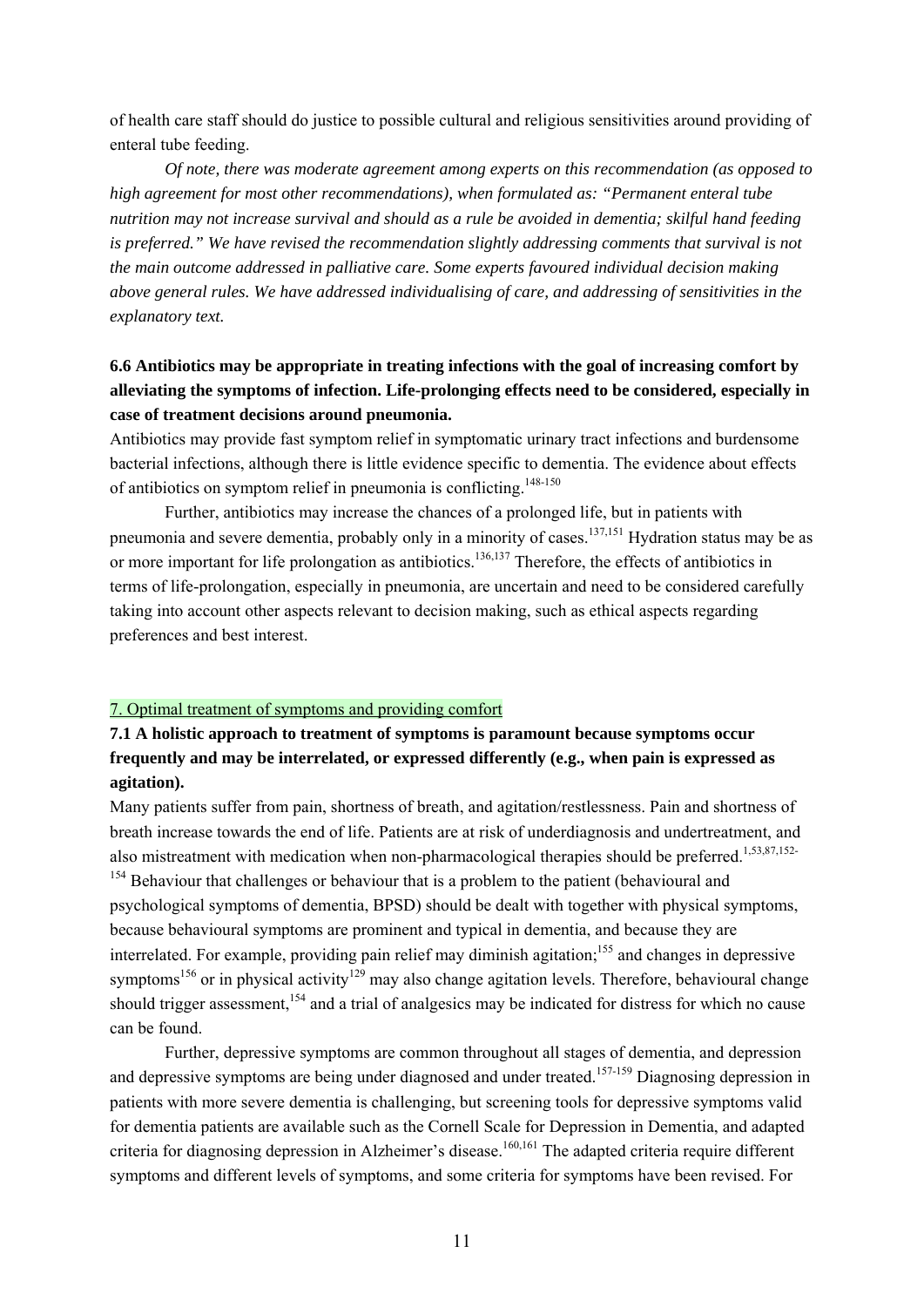example, concentration problems are not included, whereas additionally, social isolation or withdrawal is required, and there are revised criteria for loss of interest or pleasure.

#### **7.2 Distinguishing between sources of discomfort (e.g., pain or being cold) in severe dementia is facilitated by integrating views of more caregivers.**

Identifying a source of discomfort is facilitated by familiarity with the patient.<sup>162</sup> Family and professional caregiver views may have to be integrated for the most accurate assessment.<sup>163</sup>

#### **7.3 Tools to assess pain, discomfort and behaviour should be used for screening and monitoring of patients with moderate and severe dementia, evaluating effectiveness of interventions.**

Self assessment pain rating scales can often be used in mild and moderate dementia, but in severe dementia, should be supplemented by observation of body language and facial expression which may provide valid clues to patients being in pain.<sup>164-166</sup> A variety of tools to assess pain in dementia have been developed and some tools have been tested in multiple studies with positive results, and have also provided cut off points suggesting the need for interventions.<sup>167-170</sup> These include the Pain Assessment in Advanced Dementia (PAINAD) scale<sup>171</sup> (cutoff for pain 2 of 10 points<sup>172</sup>), the Pain Assessment Checklist for Seniors with Limited Ability to Communicate (PACSLAC)<sup>173</sup> (cutoff for pain 4 of 24 of reduced-item PACSLAC<sup>174</sup>), and Doloplus<sup>175</sup> (cutoff for pain 5 of  $30^{172}$ ). Some tools are rather complex to apply in practice. For instance, the Discomfort Scale-dementia of Alzheimer type (DS-DAT) integrates frequency, intensity and duration of behaviour in its rating of discomfort. It is, so far, the only well-validated tool to assess discomfort specifically in dementia.<sup>176</sup> Another tool has been developed for patients with communication difficulties more generally, but requires familiarity with the patient.<sup>177,178</sup> Observation tools for discomfort and pain need to be applied when the environment does not cause distress; otherwise, pain tools may not be specific enough.<sup>176,177,179,180</sup> Clinical assessment and judgement are, therefore, required in the assessment of possible pain.

For patients unable to self-report dyspnoea, including dementia patients, the Respiratory Distress Observation Scale (RDOS) is available.<sup>181</sup> Among the most highly cited measures to assess challenging behaviour for use in research and practice, the best psychometric properties are ascribed to the Neuropsychiatry Inventory (NPI) and Behavioral Pathology in Alzheimer's Disease Rating Scale (BEHAVE-AD).<sup>182,183</sup> These scales correlate with the Cohen-Mansfield Agitation Inventory (CMAI) which is also widely used and may be a good tool to assess agitation for clinical use and research. Some of the instruments require training.<sup>182,183</sup> Further, tools specific to dementia may help the health care team and family caregivers detect delirium.<sup>184,185</sup>

Although evidence is sparse, monitoring with tools may be helpful in particular with potentially distressing conditions near the end of life when some symptoms (pain and shortness of breath) tend to increase.<sup>153</sup> Familiarity with tools might help raise awareness to possible signs of distress. Tools may be used routinely,  $154$  in case of conditions that are commonly associated with discomfort or pain, and to evaluate effects of interventions.<sup>186</sup> Specific conditions, such as pneumonia, require attention to possible discomfort.<sup>187</sup> Other condition, such as peripheral vascular disease and musculoskeletal disorders should raise attentiveness to possible pain.<sup>188</sup>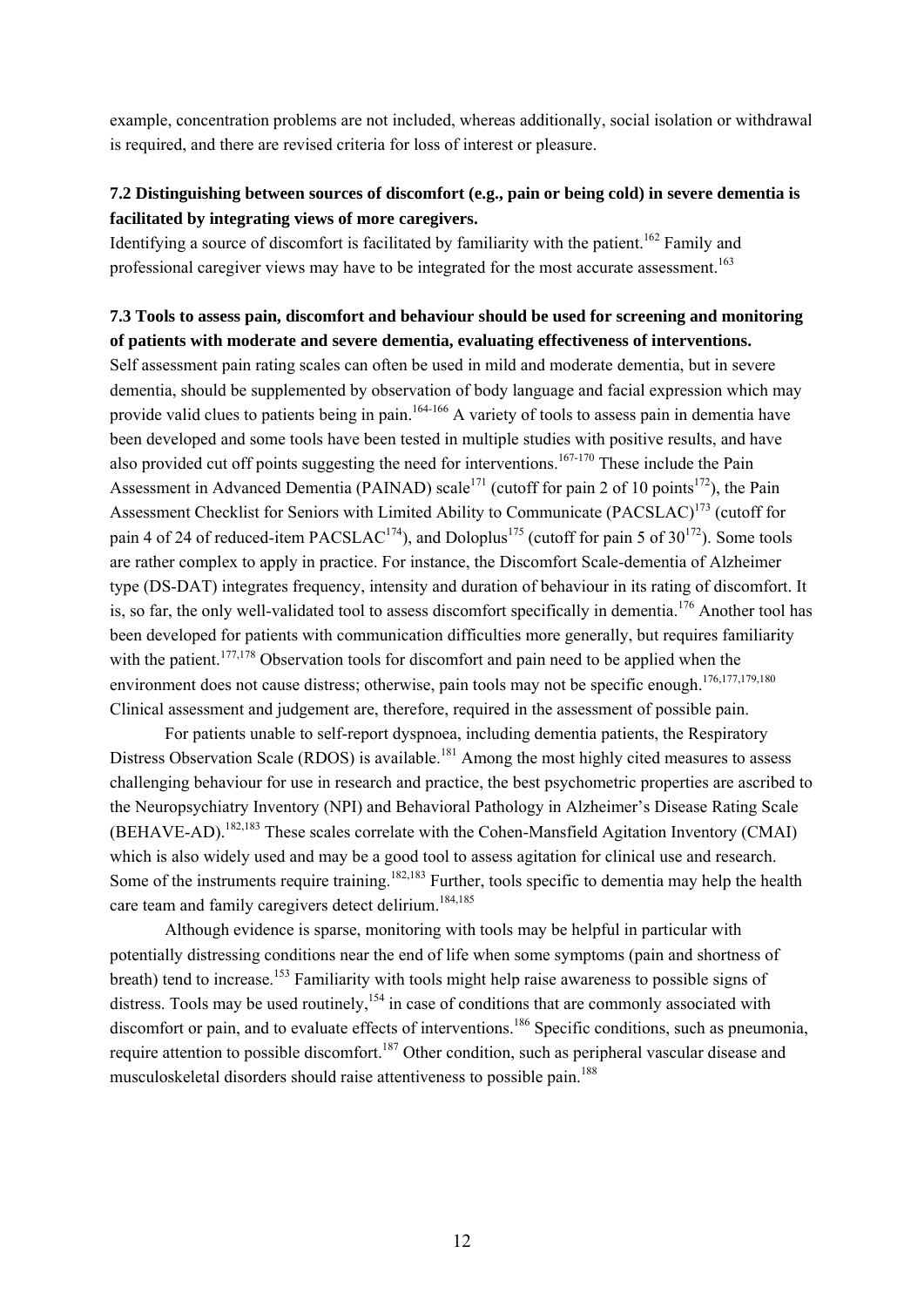#### **7.4 Both non-pharmacological and pharmacological treatment of physical symptoms, challenging behaviour, or discomfort should be pursued as needed.**

Both pharmacological treatment and non-pharmacological treatment (with psychosocial interventions) of symptoms may be indicated.53,189 Psychosocial interventions, such as sitting with a patient, are firstline treatment.<sup>190</sup> Such interventions may be behaviour- emotion- or cognition oriented, including activities such as Snoezelen, therapies based on pleasant activities, reminiscence and therapies which may reduce depression and affect behaviour<sup>191-195</sup> although the evidence is limited.<sup>196-200</sup>

A systematic step-wise approach to dealing with symptoms may help encourage psychosocial interventions as the appropriate first step, with pharmacological treatment only as needed. Nurses' employing such approaches may reduce the use of unnecessary medication and may improve patient's comfort.20,201 However, this should not impede the use of appropriate medical treatment of physical symptoms, for example the early use of opioids for treatment of pain or dyspnoea. End-of-life care pathways have the potential to improve symptom management in palliative populations, but highquality studies are lacking.<sup>202</sup> Pharmacological treatment of pain may take into account general guidelines for pain in older persons<sup>203</sup> as long as guidelines specific to pain in dementia are unavailable.

#### **7.5 Nursing care is very important to ensure comfort in patients near death.**

Nursing care, such as repositioning and moistening of lips, may ensure comfort. Several routine daily practices may be discontinued or modified, such as weighing, daily medications when the patient has difficulty swallowing or refuses them, and getting out of bed when death is imminent. To alleviate skin excoriation from incontinence, more frequent perineal care and skin hygiene is given, which involves regular washing and changing of incontinence supplies. Catheterization should be avoided as a rule. Pressure redistribution mattresses, perineal foam cleansers, and dry skin emollients have been shown to prevent pressure ulcers cost-effectively in long-term care settings, although this is not specific to dementia or the end of life.<sup>204</sup> Ice chips and more frequent oral care can be provided to alleviate the discomfort of dry mouth from minimal oral intake  $^{205}$  Use of Snoezelen may be integrated with usual care, music, warmth, etc. which may also be helpful if it suits the patient's wishes or style. although there has been little study in an end-of-life context.<sup>206</sup>

**7.6 Specialist palliative care teams may support staff in long-term care settings in dealing with specific symptoms, while maintaining continuity of care. In managing behavioural symptoms, however, palliative care teams may need additional dementia care specialist expertise.**  The integrated approach of treating symptoms is facilitated by the cooperation of dementia care and palliative care. Dementia care specialists should identify local palliative care specialists, whereas palliative care specialists and teams should seek local dementia care resources.<sup>207</sup> *Note also 10.2, core competencies, and 11.3, collaboration* 

#### 8. Psychosocial and spiritual support

*Note also domain 9 for support to family specifically.* 

**8.1 In mild dementia, as also in the later stages, patients may be aware of their condition and patients and families may need emotional support.**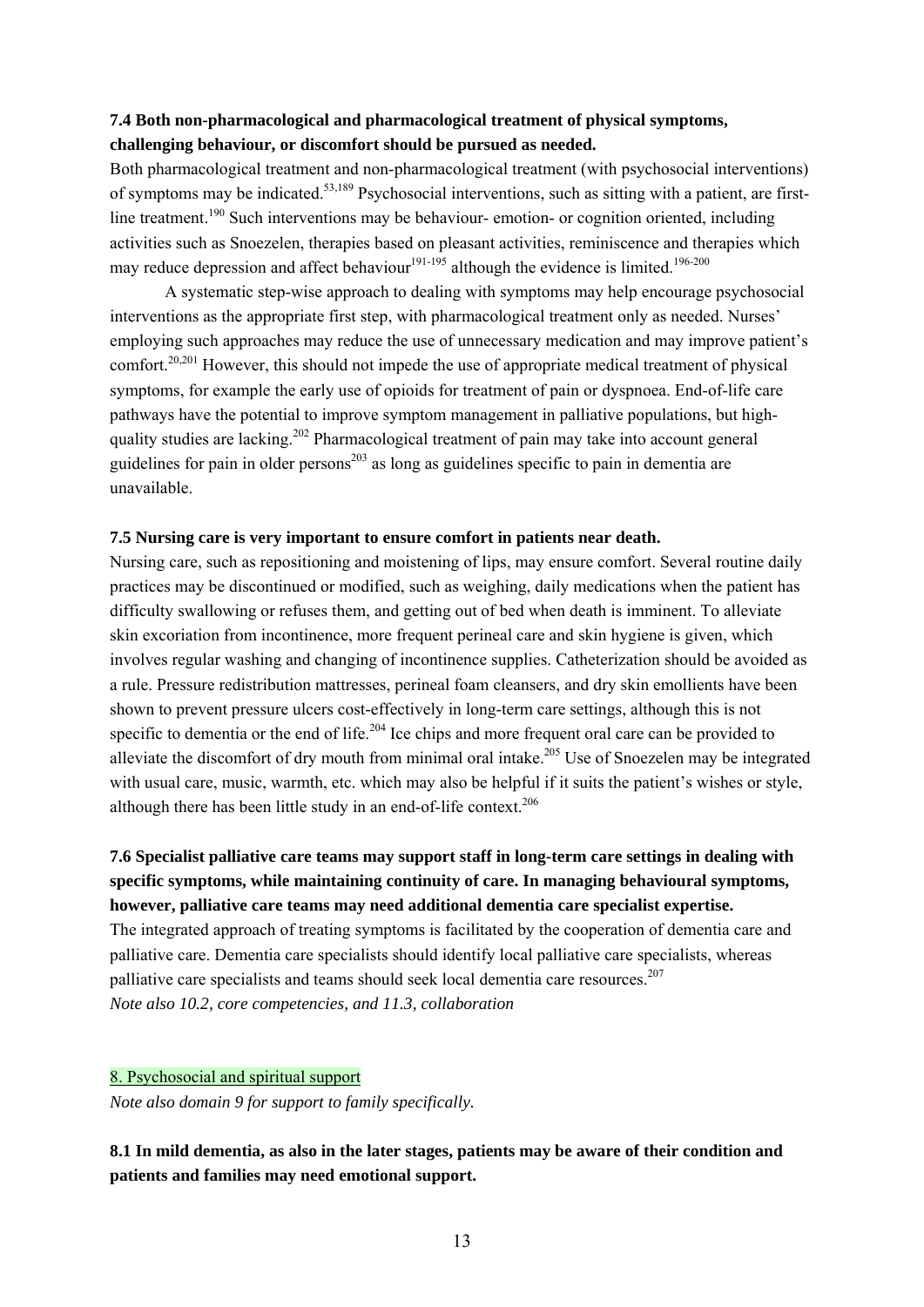The health care team should be attentive to possible coping problems, and input from social workers, psychologists, or people with similar expertise, preferably specialised in palliative care, may be needed.<sup>208</sup>

### **8.2 Spiritual caregiving in dementia should include at least assessment of religious affiliation and involvement, sources of support and spiritual wellbeing; in addition, referral to experienced spiritual counsellors such as those working in nursing homes may be appropriate.**

Religious beliefs may affect the way patients experience dementia: patients with dementia and, importantly, their caregivers may benefit from spiritual support.5,209 Spiritual caregiving in dementia may be a neglected area<sup>210</sup> and there is little evidence to support specific interventions. A life review, if no longer possible for the patient, may help the family to come to terms and reflect on the relationships that have evolved.<sup>54</sup> Referral to experienced spiritual counsellors such as those working in nursing homes may be appropriate, but staff providing spiritual care may be appreciated.<sup>211</sup> Of note, it is important that spiritual care is consistent with patient- and family-centred principles.

### **8.3 Religious activities, such as rituals, songs, and services may help the patient because these may be recognized even in severe dementia.**

Visual symbols such as candles, menorahs, crucifix, rosaries, praying hands or a holy book, and sounds such as words of liturgy or recordings of church bells or shofar horns can also help by focusing or cueing patients with cognitive impairment.<sup>53,212-214</sup> Nurses play an important role in signalling spiritual needs and providing of spiritual care.<sup>215</sup> Collaboration with professional spiritual caregivers, or having them as part of the team, and availability of visual symbols and other materials can facilitate spiritual care giving to patient and family.

#### **8.4 For dying people, a comfortable environment is desirable.**

Move to a private room may be needed early, avoiding transfer in a rush.<sup>216</sup> Volunteers may help in attending to the support needs of the patient. A loving and caring environment is required and is as important as it would be for people without dementia. Although not evidence-based, models for psychosocial care with severe dementia have been developed and may inspire or improve caregiving in dying patients with dementia. For example, Namaste Care has been developed specifically for people for whom participating in traditional activities is impossible. The program includes addressing of physical needs, but also a change to a soothing environment with staff paying attention to them, and offering activities and beverages, and monitoring of comfort.<sup>192</sup>

*Note also 7.4, non-pharmacological and pharmacological treatment* 

#### 9. Family care and involvement

### **9.1 Families may suffer from caregiver burden, may struggle to combine caring with their other duties and may need social support.**

Caregiving for a patient with dementia is especially burdensome<sup>22,40,154,217</sup> and a variety of tools have been developed to assess caregiver burden.<sup>218</sup> Sources of burden and distress need to be identified. Families may struggle with various ethical issues.<sup>219</sup> Social support is important, for families are often struggling with depression and anxiety.<sup>110</sup> Group and individual interventions may decrease caregiver depression<sup>220</sup> or caregiver burden.<sup>221</sup> Respite care–services that allow for breaks in family caregiving –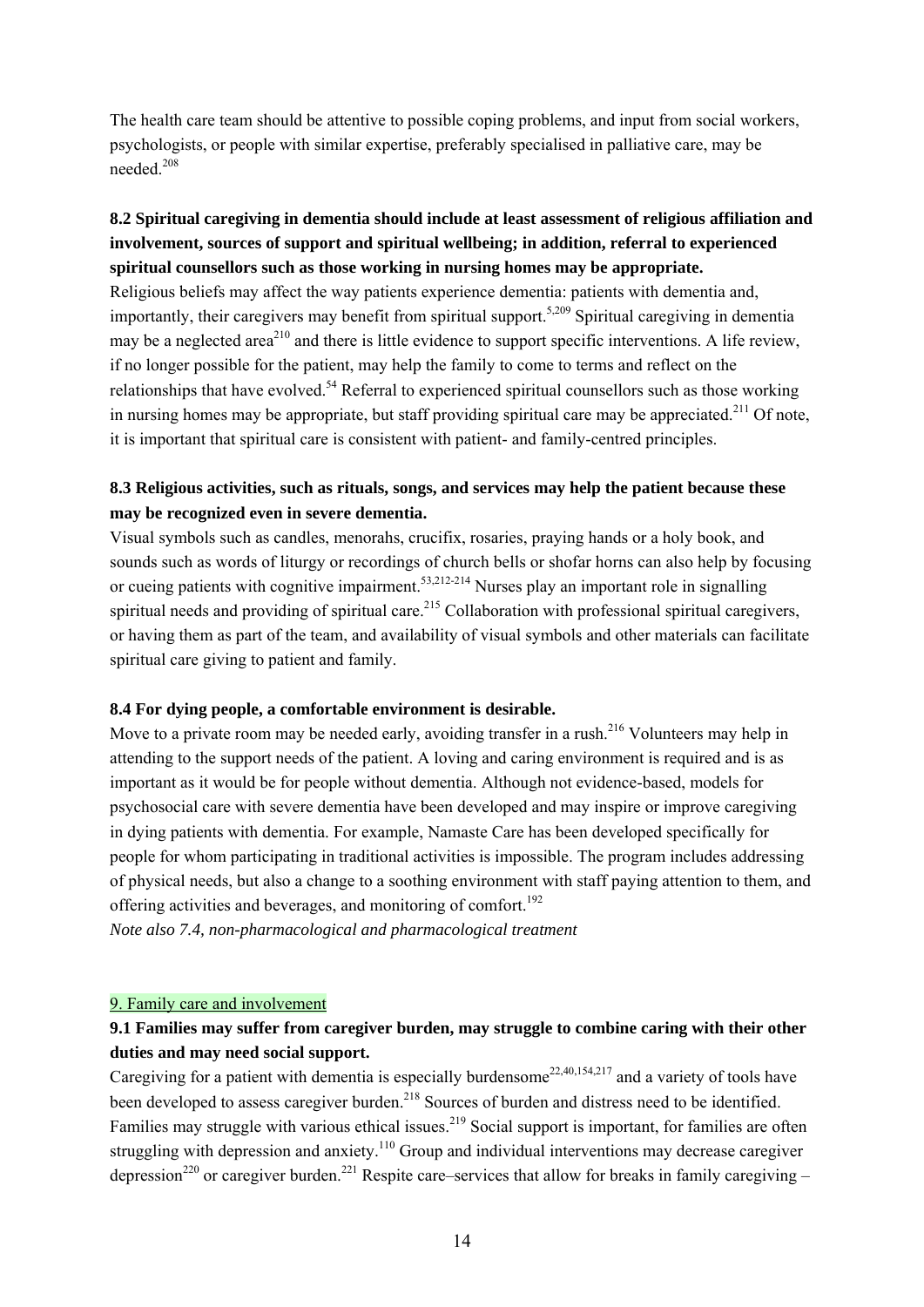can be beneficial for family caregivers although evidence is sparse,  $222,223$  and may be offered even in earlier stages of dementia.

# **9.2 Families may need support throughout the trajectory, but especially upon diagnosis, when dealing with challenging behaviour, with health problems, with institutionalization, with a major decline in health, and when death is near.**

Disclosure of diagnosis and prognosis is important to anticipate needs, but strategies should take into account family receptiveness and sensitivities. Dealing with challenging behaviour and (inter- or concurrent) health problems may involve difficult decision making. Institutionalization, although initially a relief to families, may involve new difficulties and often induces feelings of guilt. It does not, therefore, necessarily relieve caregiver burden.<sup>224</sup> During the last 24 or 48 hours specifically, families need someone to explain what is happening to the patient, to minimize a family's distress.<sup>53</sup> *Note also 5.1, discussing of the terminal nature of dementia* 

### **9.3 Families need education regarding the progressive course of the dementia and (palliative care) treatment options; this should be a continuous process addressing specific needs in different stages, examining family receptiveness.**

The health care team can help a family through ongoing education and communication about the disease and how the patient is doing.<sup>53,110,154,225</sup> Information is best provided in a stepwise fashion.<sup>226,227</sup> Education may combine discussion with written or video materials and nurses and social workers may have an important role in this.<sup>228-234</sup> Use of a family guide on comfort care<sup>229</sup> has been accepted as best practice by WHO.<sup>235</sup>

### **9.4 Family involvement may be encouraged; many families may wish to be involved in care even when the patient is admitted to an institution providing long-term care.**

Families may wish to continue their involvement in care after admission to an institution providing long-term care.<sup>224,236-238</sup> Families' positive attitudes and high expectations of care actually increases the chances of them being satisfied with care,  $225,239$  but high visiting frequencies and families providing significant hands-on care may also signal dissatisfaction and concerns about care.<sup>225,239,240</sup> Families may need education on how best to communicate with the patient and help, for instance, with handfeeding.<sup>206</sup> They should be taught how to perform comfort care.<sup>53</sup>

#### **9.5 Families need support in their new role as (future) proxy decision maker.**

Families will need help to distinguish between previous patient wishes, inferred wishes based on the patient's values, their own wishes, and ideas about the patient's best interests, <sup>241-244</sup> as well as help to deal with feelings of distress and guilt when participating in decision making.<sup>29,35,36,230</sup> Some families may prefer the health care team to take decisions.<sup>35,36</sup>

*Note also 2.3, information needs, and 3.1, prioritizing care goals* 

# **9.6 Professional caregivers should have an understanding of families' needs related to suffering from chronic or prolonged grief through the various stages, and with evident decline.**

Chronic or prolonged grief, also called anticipatory or pre-grief, may occur with losses through the various stages of dementia. The health care team should support the family throughout their prolonged grieving process.<sup>53</sup> Chronic grief may increase with the severity of the dementia<sup>245,246</sup> and remain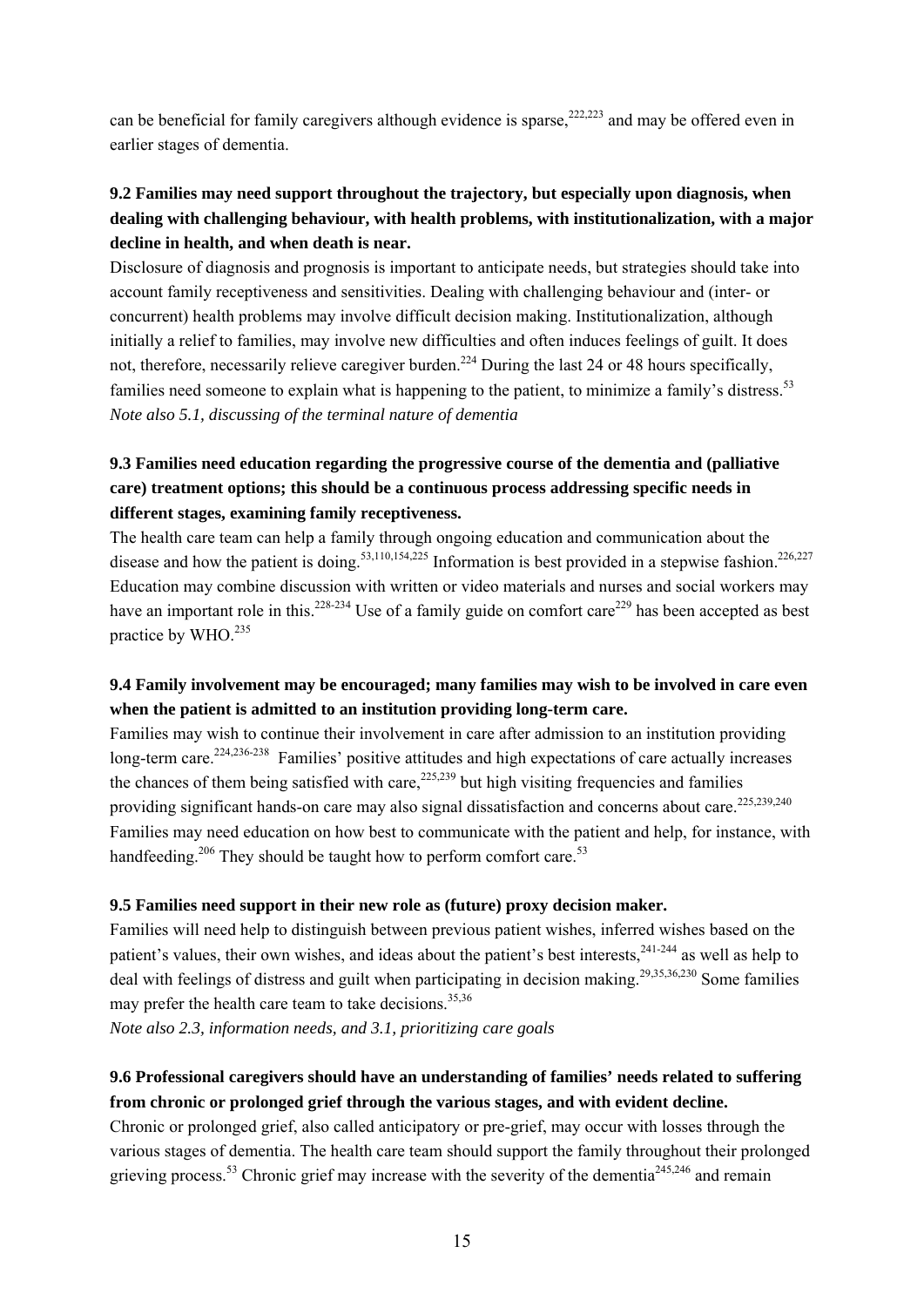relatively stable for families of patients in the advanced stages.<sup>247</sup> Chronic grief is associated with higher caregiver burden and caregiver depression and other unfavourable conditions.<sup>217,245,248</sup>

#### **9.7 Bereavement support should be offered.**

Bereavement support can take various forms, such as convening of memorial services or individual contacts.53,249 As a minimum, a possible need for bereavement support should be assessed, and referral considered if needed. Of note, some families may also feel relieved after a long period of chronic grief. $230$ 

### **9.8 Following the death of the patient, family members should be allowed adequate time to adjust after often a long period of caring for the patient.**

This implies, for example, that clearing the room of residence within just days after death should be avoided if possible. Further, an evaluation of the last phase of life may help families and also professional caregivers to improve care. Those family caregivers who are most heavily involved in care, those who have high levels of pre-loss depressive symptoms and burden, or those caring for a more cognitively impaired patient, are more likely to suffer from complicated grief post-loss.<sup>250</sup>

#### 10. Education of the health care team

#### **10.1 The health care team in its entirety, including allied health professionals and volunteers, need to have adequate skills in applying a palliative care approach to dementia.**

Responsibilities may be shared within the health care team. Training, preferably on an ongoing or continual basis, may be necessary. Educational courses alone may not be sufficient in institutional settings, and organizational culture may need to be addressed as well.<sup>251,252</sup>

### **10.2 Core competencies comprise all of the above listed domains (1 to 9). All competencies should be available within a health care team, and preferably all individual members of the team should be able to provide at least a baseline palliative care approach.**

Some competencies are general, such as respecting the individual and empathic skills. Dementia specialists may need specific training in employing palliative care principles and advance care planning. Palliative care specialists may need to learn specifically about the course of dementia and timely recognition of dying, symptoms, goal-setting, palliative care measures and how to interact with patient and family more.53 Further, spiritual caregivers, social workers, psychologists, occupational and art therapists, dieticians and other people working in or with the palliative or dementia care team should acquire basic training in palliative and dementia care. This will also facilitate collaboration across the health and social care interface. Special attention should be given to specific training of care workers/nurse aids in nursing homes in communication skills and symptom assessment.<sup>253,254</sup>

 It may be helpful to have a team member specialize in palliative care and take the lead to implement it, such as the champion or link nurse model.<sup>252</sup> Another strategy is for dementia care specialists to identify local palliative care specialists, and palliative care specialists to seek local dementia care resources.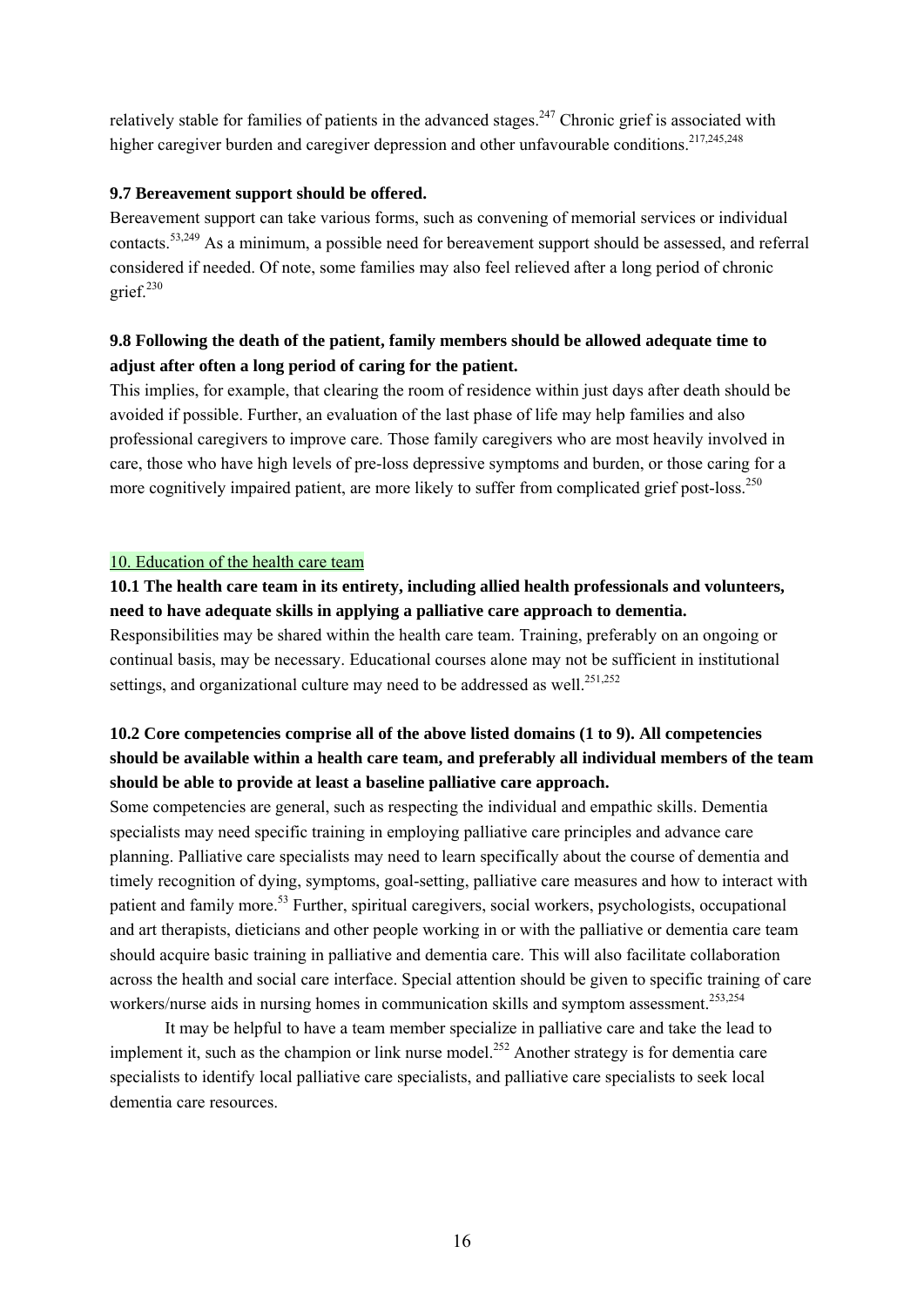#### 11: Societal and ethical issues

**11.1 Wherever patients reside, patients with dementia should have access to palliative care on the same footing as patients with other diseases which are unresponsive to curative treatment.**  The patient's dignity should be preserved at all times. Based upon human rights and nondiscrimination against people with dementia, dementia patients should have access to palliative care, with no more restrictions than other patients eligible to receive palliative care. Related to this, palliative care services should be adequately equipped to treat patients with dementia. Access should be monitored and backed up by national policies if required.<sup>16,29,87,123,255,256</sup>

### **11.2 Family caregivers should have access to adequate support to combine caring for the patient with dementia with other duties.**

Support should be available, in the shape of palliative care services, for families to combine care for the patient with other duties. This should include involvement of volunteers, availability of respite care, flexible working hours and "palliative care leave" for people caring for someone with dementia who is dying, and financial counselling. Inclusion of social workers in the health care team may facilitate this type of support, but other models should be able to provide the same services. This is becoming more important in Europe and elsewhere where long-term care needs in general are expected to double in the next few decades. Owing to aging societies and smaller families than previously, there will be a strong increase in the ratio of older people with dementia versus the generation potentially caring for them.257,258

#### **11.3 Collaboration between dementia and palliative care should be promoted.**

Collaboration is highly important as indicated before, as it facilitates integrated treatment of physical and behavioural symptoms, and as a spin-off, will educate specialists from both sides. Local networks should therefore include dementia and palliative care specialist expertise. For example, multidisciplinary palliative care teams available for consultancy or teams outreaching or visiting people where they reside may include both geriatricians and psychologists, and palliative care specialists.

### **11.4 Curricula for training of physicians and nurses at both undergraduate and postgraduate level, as part of continuing professional education, should include palliative care for patients with illness other than cancer.**

Curricula for health care professionals including, but not limited to physicians and nurses should reflect differences in disease trajectory and concomitant differences in care needs of patient and family.

*Note also domain 10 for education of the health care team* 

#### **11.5 Professional caregivers should be motivated to work in dementia and palliative care and adequate funding for sufficient staffing is needed.**

It may be challenging to attract, train, and maintain an adequate and skilled work force to provide compassionate care for people with complex long-term care needs.<sup>259</sup> This is concerning, because staff shortage and turnover have been related to decreased quality of care in institutional settings.<sup>260-262</sup> Salary and working conditions should be sufficiently rewarding so as to reflect the value of the work carried out by people working in this domain.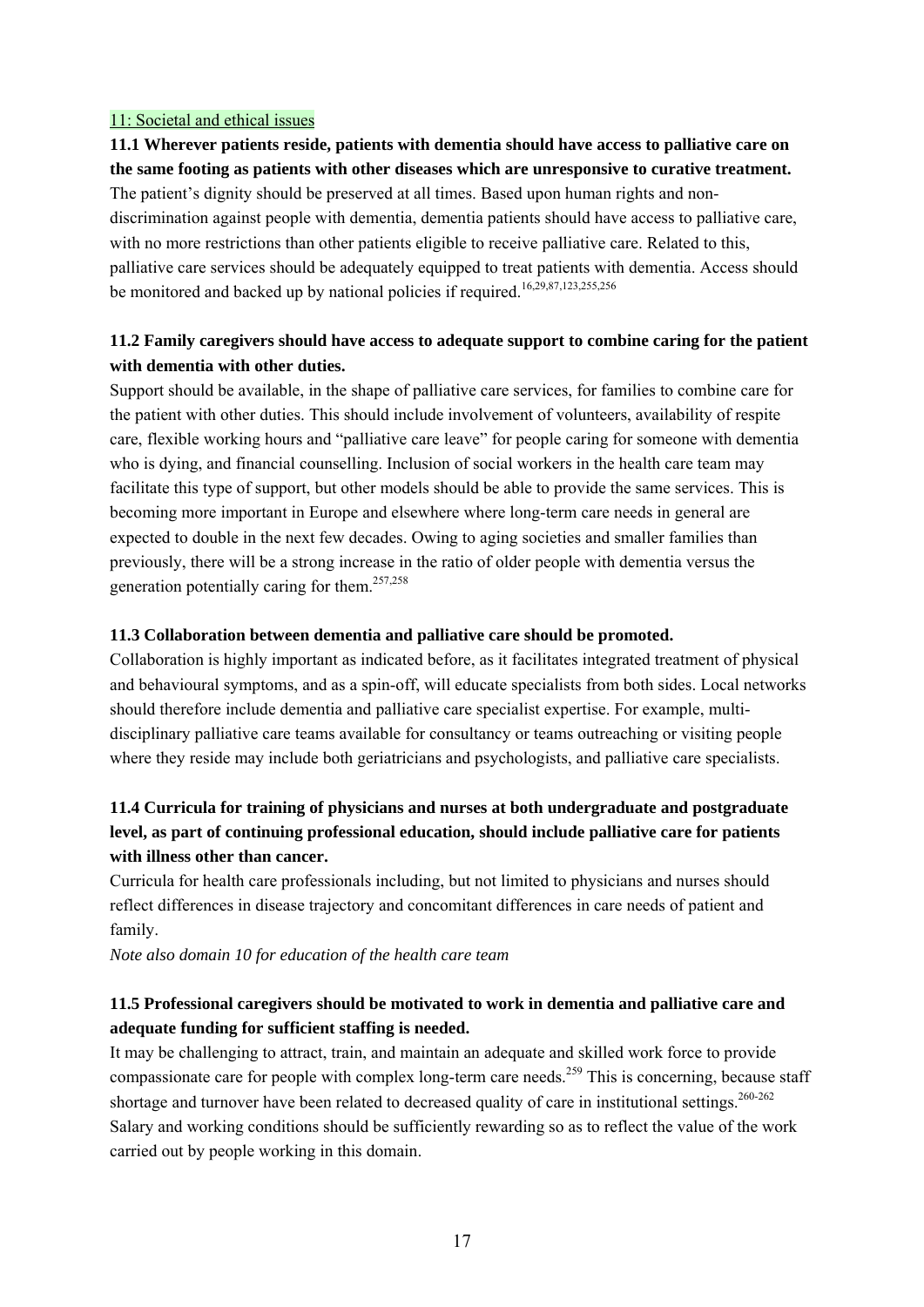### **11.6 Economic and systemic incentives should encourage excellent end-of-life care for patients with dementia.**

Payment systems including health insurance systems should align incentives, and quality monitoring systems should include measures specific to dementia.<sup>154</sup>

#### **11.7 Awareness raising about palliative care in dementia is needed.**

Family and professional caregivers of patients with dementia as well as the general public, may be insufficiently aware of the terminal nature of the dementia and the applicability of palliative care.<sup>35,36,154</sup> As many people will either eventually develop dementia or deal with dementia in their environment, educating the general public may be worthwhile to raise awareness and preparedness for advance care planning.

# **11.8 National strategies for dementia, for palliative care, end-of-life care, and for long-term care should each include palliative care for dementia patients. Similarly, policy making on palliative care and long-term care settings should attend to dementia.**

Policies, strategies and guidelines on palliative care should include dementia, and those on dementia should include palliative care, as this acknowledges the importance of high quality end-of-life care in dementia and raises awareness among policy makers. The UK national dementia strategy and End of Life Care Strategy<sup>263,264</sup> address end-of-life care in dementia explicitly, but most other nations so far have not done so. Australia has issued national long-term care guidelines that include a paragraph on advanced dementia<sup>265</sup>

#### Reference List

- 1. van der Steen JT. Dying with dementia: what we know after more than a decade of research. *J Alzheimers Dis* 2010; 22: 37-55.
- 2. Wolf-Klein G, Pekmezaris R, Chin L and Weiner J. Conceptualizing Alzheimer's disease as a terminal medical illness. *Am J Hosp Palliat Care* 2007; 24: 77-82.
- 3. Zanetti O, Solerte SB and Cantoni F. Life expectancy in Alzheimer's disease (AD). *Arch Gerontol Geriatr* 2009; 49 Suppl 1: 237-243.
- 4. van der Steen JT, Onwuteaka-Philipsen BD, Knol DL, Ribbe MW, Deliens L. Caregivers' understanding of dementia predicts patients' comfort at death: a prospective observational study. BMC Med 2013 Apr 11;11:105.
- 5. Hughes JC, Jolley D, Jordan A and Sampson E. Palliative care in dementia: issues and evidence. *Advances in Psychiatric Treatment* 2007; 13: 251-260.
- 6. O'Neill D. Anticoagulation in AF. Stroke and dementia are also chronic diseases. *BMJ* 2011; 342: d1154.
- 7. Radbruch L, Payne S and The board of directors of the EAPC. White Paper on standards and norms for hospice and palliative care in Europe: part 1 Recommendation from the European Association for Palliative Care. *European Journal of Palliative Care* 2009; 16: 278-289.
- 8. World Health Organization. *National cancer control programmes: policies and managerial guidelines*. Geneva: World Health Organization, 2002.
- 9. Sampson EL, Ritchie CW, Lai R, Raven PW and Blanchard MR. A systematic review of the scientific evidence for the efficacy of a palliative care approach in advanced dementia. *Int Psychogeriatr* 2005; 17: 31-40.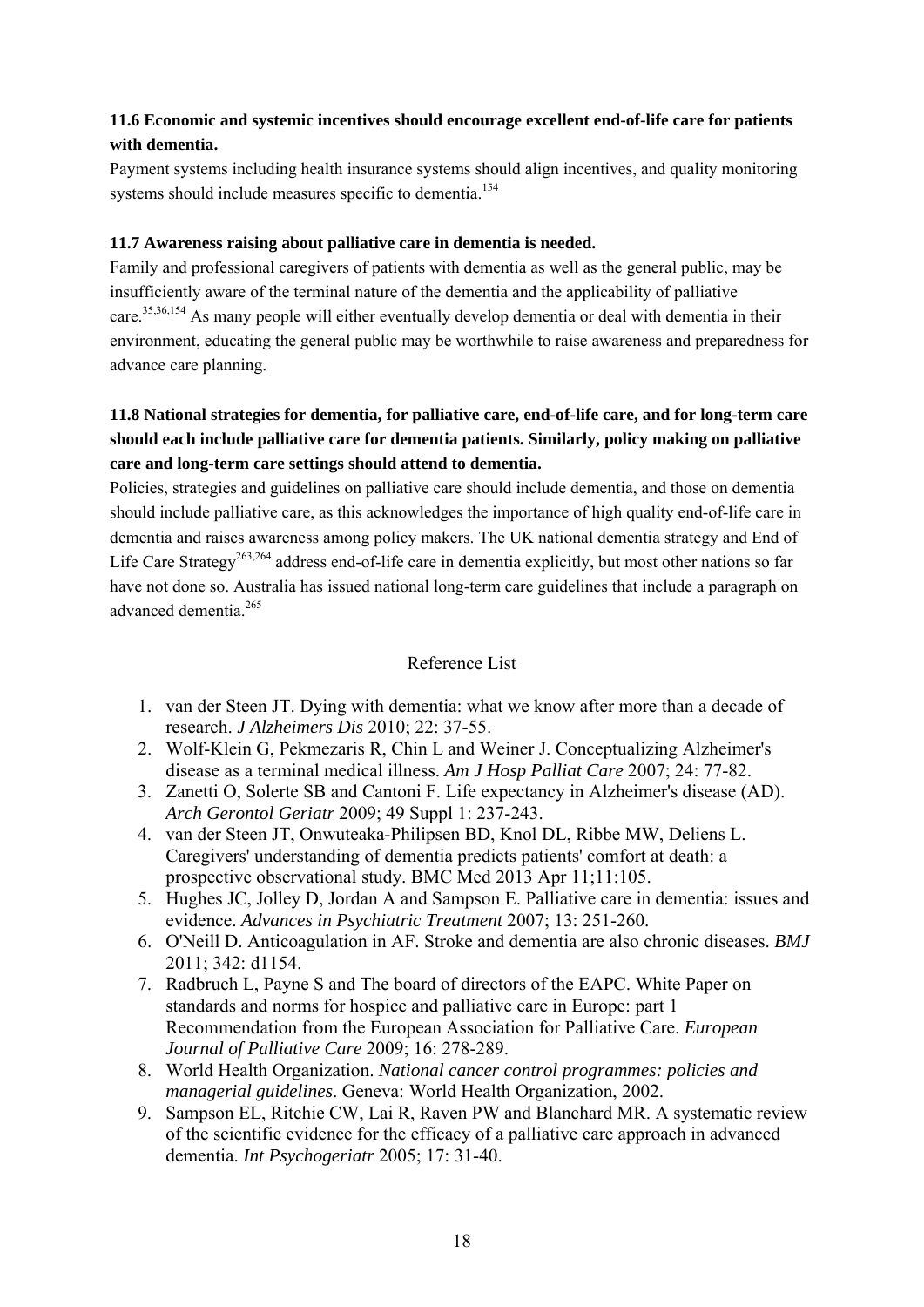- 10. Sampson EL. Palliative care for people with dementia. *Br Med Bull* 2010; 96: 159- 174.
- 11. Candy B, Holman A, Leurent B, Davis S and Jones L. Hospice care delivered at home, in nursing homes and in dedicated hospice facilities: A systematic review of quantitative and qualitative evidence. *Int J Nurs Stud* 2011; 48: 121-133.
- 12. Cohen LW, van der Steen JT, Reed D, et al. Family perceptions of end-of-life care for long-term care residents with dementia: differences between the United States and the Netherlands. *J Am Geriatr Soc* 2012; 60: 316-322.
- 13. Kiely DK, Givens JL, Shaffer ML, Teno JM and Mitchell SL. Hospice use and outcomes in nursing home residents with advanced dementia. *J Am Geriatr Soc* 2010; 58: 2284-2291.
- 14. Teno JM, Gozalo PL, Lee IC, et al. Does hospice improve quality of care for persons dying from dementia? *J Am Geriatr Soc* 2011; 59: 1531-1536.
- 15. Ahmedzai SH, Costa A, Blengini C, et al. A new international framework for palliative care. *Eur J Cancer* 2004; 40: 2192-2200.
- 16. NICE-SCIE. *Dementia: Supporting People with Dementia and their Carers in Health and Social Care (NICE Clinical Guideline 42).* NICE Clinical Guideline 42 ed. London: NICE-SCIE, 2006.
- 17. Hughes JC, Robinson L and Volicer L. Specialist palliative care in dementia. *BMJ* 2005; 330: 57-58.
- 18. Husebo BS, Ballard C, Sandvik R, Nilsen OB and Aarsland D. Efficacy of treating pain to reduce behavioural disturbances in residents of nursing homes with dementia: cluster randomised clinical trial. *BMJ* 2011; 343: d4065.
- 19. Ishii S, Streim JE and Saliba D. Potentially reversible resident factors associated with rejection of care behaviors. *J Am Geriatr Soc* 2010; 58: 1693-1700.
- 20. Kovach CR, Logan BR, Noonan PE, et al. Effects of the Serial Trial Intervention on discomfort and behavior of nursing home residents with dementia. *Am J Alzheimers Dis Other Demen* 2006; 21: 147-155.
- 21. Volicer L, van der Steen JT and Frijters DH. Modifiable factors related to abusive behaviors in nursing home residents with dementia. *J Am Med Dir Assoc* 2009; 10: 617-22.
- 22. Mohamed S, Rosenheck R, Lyketsos CG and Schneider LS. Caregiver burden in Alzheimer disease: cross-sectional and longitudinal patient correlates. *Am J Geriatr Psychiatry* 2010; 18: 917-927.
- 23. Small N. Living well until you die: quality of care and quality of life in palliative and dementia care. *Ann N Y Acad Sci* 2007; 1114: 194-203.
- 24. Small N, Froggatt K and Downs M. *Living and Dying with Dementia: Dialogues about Palliative Care.* Oxford: Oxford University Press, 2007.
- 25. Edvardsson D, Winblad B and Sandman PO. Person-centred care of people with severe Alzheimer's disease: current status and ways forward. *Lancet Neurol* 2008; 7: 362-367.
- 26. Kitwood T and Bredin K. Towards a theory of dementia care: personhood and wellbeing. *Ageing Soc* 1992; 12: 269-287.
- 27. de Boer ME, Hertogh CM, Droes RM, Riphagen II, Jonker C and Eefsting JA. Suffering from dementia - the patient's perspective: a review of the literature. *Int Psychogeriatr* 2007; 19: 1021-1039.
- 28. Kovach CR, Noonan PE, Schlidt AM and Wells T. A model of consequences of needdriven, dementia-compromised behavior. *J Nurs Scholarsh* 2005; 37: 134-140.
- 29. Nuffield Council on Bioethics. *Dementia: Ethical Issues. London: the Nuffield Council on Bioethics*. Nuffield Council on Bioethics, 2009.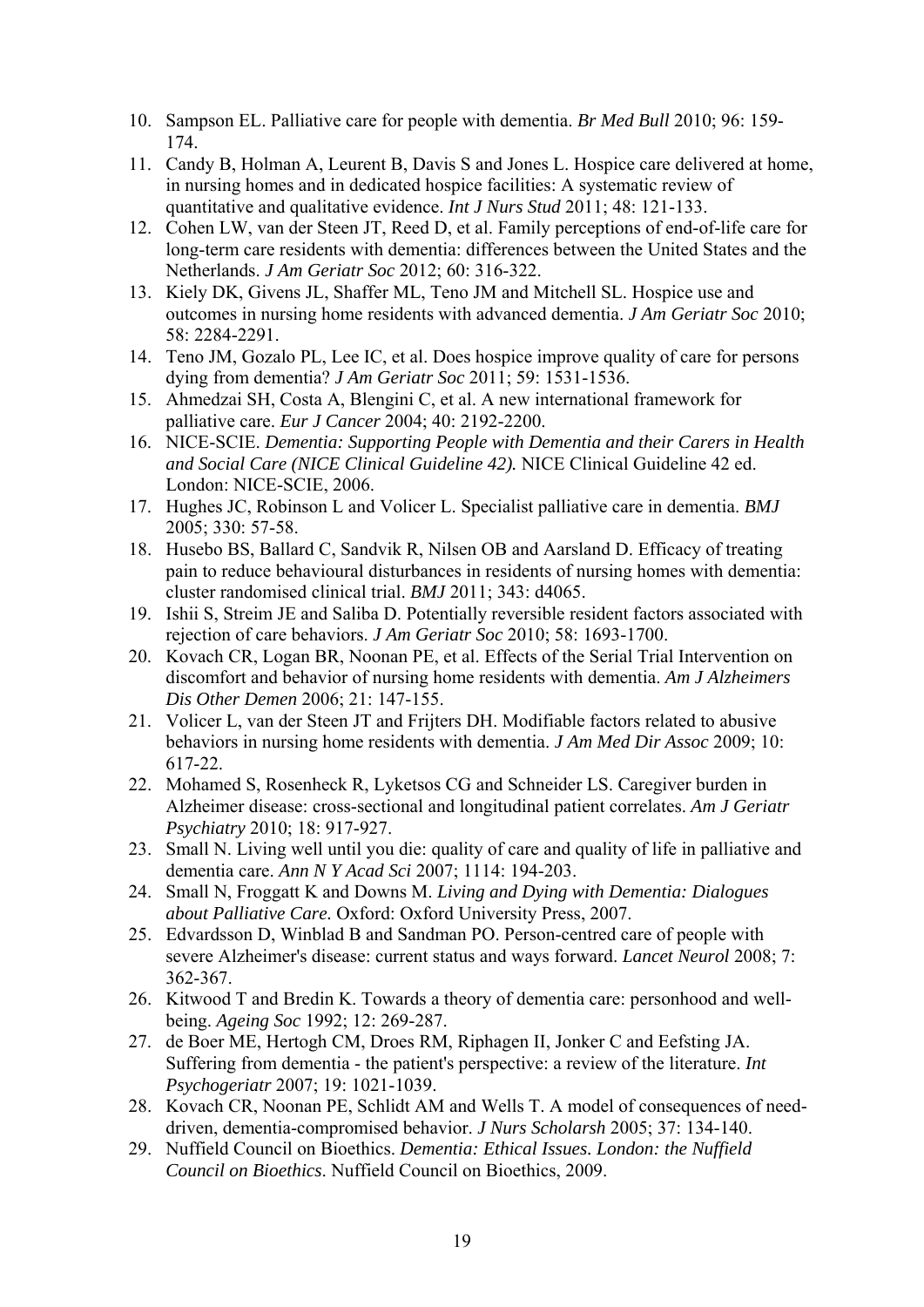- 30. Haw C and Stubbs J. Covert administration of medication to older adults: a review of the literature and published studies. *J Psychiatr Ment Health Nurs* 2010; 17: 761-768.
- 31. Robison J, Curry L, Gruman C, Porter C, Henderson CR Jr and Pillemer K. Partners in caregiving in a special care environment: cooperative communication between staff and families on dementia units. *Gerontologist* 2007; 47: 504-515.
- 32. Torke AM, Alexander GC, Lantos J and Siegler M. The physician-surrogate relationship. *Arch Intern Med* 2007; 167: 1117-1121.
- 33. Meeker MA and Jezewski MA. Family decision making at end of life. *Palliat Support Care* 2005; 3: 131-142.
- 34. White DB, Braddock CH, III, Bereknyei S and Curtis JR. Toward shared decision making at the end of life in intensive care units: opportunities for improvement. *Arch Intern Med* 2007; 167: 461-467.
- 35. Caron CD, Griffith J and Arcand M. Decision making at the end of life in dementia: how family caregivers perceive their interactions with health care providers in longterm care settings. *Journal of Applied Gerontology* 2005; 24: 231-247.
- 36. Gessert CE, Forbes S and Bern-Klug M. Planning end-of-life care for patients with dementia: roles of families and health professionals. *Omega (Westport )* 2000; 42: 273-291.
- 37. Hebert RS, Dang Q and Schulz R. Preparedness for the death of a loved one and mental health in bereaved caregivers of patients with dementia: findings from the REACH study. *J Palliat Med* 2006; 9: 683-693.
- 38. Cohen L. *Aging in India. Alzheimer's, the Bad Family, and Other Modern Things*. Berkley: University of California Press, 1998.
- 39. Connolly A, Sampson EL and Purandare N. End-of-life care for people with dementia from ethnic minority groups: a systematic review. *J Am Geriatr Soc* 2012; 60: 351- 360.
- 40. Werner P, Mittelman MS, Goldstein D and Heinik J. Family stigma and caregiver burden in Alzheimer's disease. *Gerontologist* 2012; 52: 89-97.
- 41. Katz MH. There's no place like home. *Arch Intern Med* 2011; 171: 804-805.
- 42. Wolff JL, Kasper JD and Shore AD. Long-term care preferences among older adults: a moving target? *J Aging Soc Policy* 2008; 20: 182-200.
- 43. Treloar A and Crugel M. Living and dying at home with dementia. In: Hughes C, Lloyd-Williams M, Sachs GA (eds). *Supportive Care for the Person with Dementia.*New York: Oxford University Press Inc., 2010. pp. 281-290.
- 44. Fried TR, McGraw S, Agostini JV and Tinetti ME. Views of older persons with multiple morbidities on competing outcomes and clinical decision-making. *J Am Geriatr Soc* 2008; 56: 1839-1844.
- 45. Gillick M, Berkman S and Cullen L. A patient-centered approach to advance medical planning in the nursing home. *J Am Geriatr Soc* 1999; 47: 227-30.
- 46. Fried TR, Bullock K, Iannone L and O'Leary JR. Understanding advance care planning as a process of health behavior change. *J Am Geriatr Soc* 2009; 57: 1547- 1555.
- 47. Gillick MR. Adapting advance medical planning for the nursing home. *J Palliat Med* 2004; 7: 357-361.
- 48. Hudson P, Quinn K, O'Hanlon B and Aranda S. Family meetings in palliative care: Multidisciplinary clinical practice guidelines. *BMC Palliat Care* 2008; 7: 12.
- 49. Dening KH, Jones L and Sampson EL. Advance care planning for people with dementia: a review. *Int Psychogeriatr* 2011; 23: 1535-1551.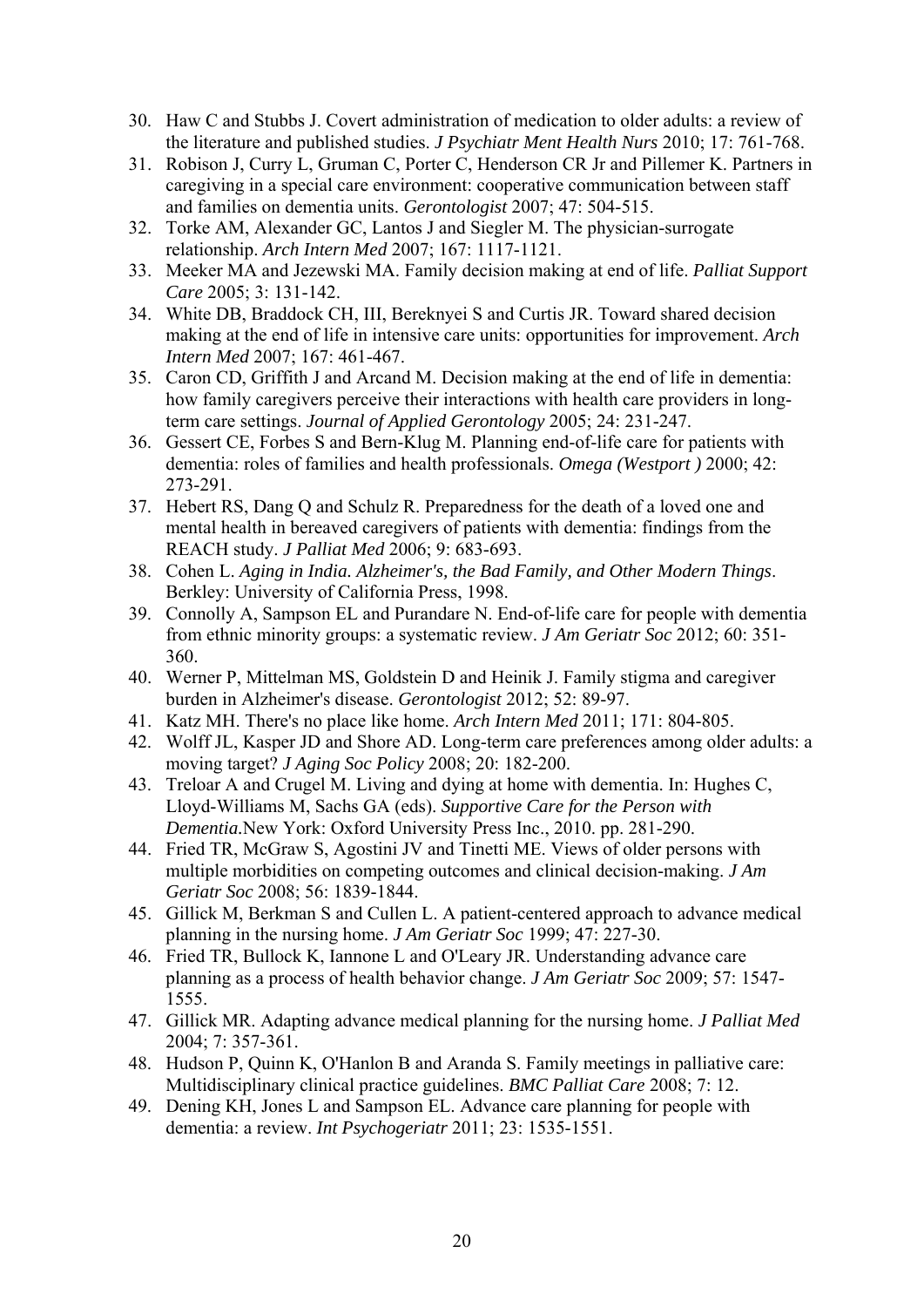- 50. Robinson L, Dickinson C, Rousseau N, et al. A systematic review of the effectiveness of advance care planning interventions for people with cognitive impairment and dementia. *Age Ageing* 2012; 41: 263-269.
- 51. Molloy DW, Guyatt GH, Russo R, et al. Systematic implementation of an advance directive program in nursing homes: a randomized controlled trial. *JAMA* 2000; 283: 1437-1444.
- 52. Volicer L, Cantor MD, Derse AR, et al. Advance care planning by proxy for residents of long-term care facilities who lack decision-making capacity. *J Am Geriatr Soc* 2002; 50: 761-767.
- 53. Tilly J. Quality end of life care for individuals with dementia in assisted living and nursing homes and public policy barriers to delivering this care. *US Alzheimer's Association* 2006.
- 54. Mahon MM and Sorrell JM. Palliative care for people with Alzheimer's disease. *Nurs Philos* 2008; 9: 110-120.
- 55. Robinson L, Dickinson C, Bamford C, Clark A, Hughes J and Exley C. A qualitative study: Professionals' experiences of advance care planning in dementia and palliative care, 'a good idea in theory but ...'. *Palliat Med* 2012, November 21, eplublished ahead of print.
- 56. van der Steen JT, van Uden N, van Soest-Poortvliet MC, et al. A systematic review of factors associated with initiating of advance care planning in dementia. In: *ABSTRACT FOR IAGG Seoul 2013, accepted for an oral presentation June 2013*
- 57. Widera E, Steenpass V, Marson D and Sudore R. Finances in the older patient with cognitive impairment: "He didn't want me to take over". *JAMA* 2011; 305: 698-706.
- 58. Hickman SE, Nelson CA, Perrin NA, Moss AH, Hammes BJ and Tolle SW. A comparison of methods to communicate treatment preferences in nursing facilities: traditional practices versus the physician orders for life-sustaining treatment program. *J Am Geriatr Soc* 2010; 58: 1241-1248.
- 59. Walker KA, Nachreiner D, Patel J, Mayo RL and Kearney CD. Impact of standardized palliative care order set on end-of-life care in a community teaching hospital. *J Palliat Med* 2011; 14: 281-286.
- 60. Alzheimer Europe. Available at: Dementia in Europe Yearbook 2009 with a focus on healthcare and decision-making in dementia. Alzheimer Europe. Available at: http://www.alzheimer-europe.org/EN/Policy-in-Practice2/Countrycomparisons/Healthcare-and-decision-making-in-dementia
- 61. Mendelson D and Jost TS. A comparative study of the law of palliative care and endof-life treatment. *J Law Med Ethics* 2003; 31: 130-143.
- 62. Fried TR, Redding CA, Robbins ML, O'Leary JR and Iannone L. Agreement between older persons and their surrogate decision-makers regarding participation in advance care planning. *J Am Geriatr Soc* 2011; 59: 1105-1109.
- 63. Hertogh CM. The misleading simplicity of advance directives. *Int Psychogeriatr* 2011; 23: 511-515.
- 64. Perkins HS. Controlling death: the false promise of advance directives. *Ann Intern Med* 2007; 147: 51-57.
- 65. Crawley LM, Marshall PA, Lo B and Koenig BA. Strategies for culturally effective end-of-life care. *Ann Intern Med* 2002; 136: 673-679.
- 66. Johnstone MJ and Kanitsaki O. Ethics and advance care planning in a culturally diverse society. *J Transcult Nurs* 2009; 20: 405-416.
- 67. Melhado L and Bushy A. Exploring uncertainty in advance care planning in African Americans: does low health literacy influence decision making preference at end of life. *Am J Hosp Palliat Care* 2011; 28: 495-500.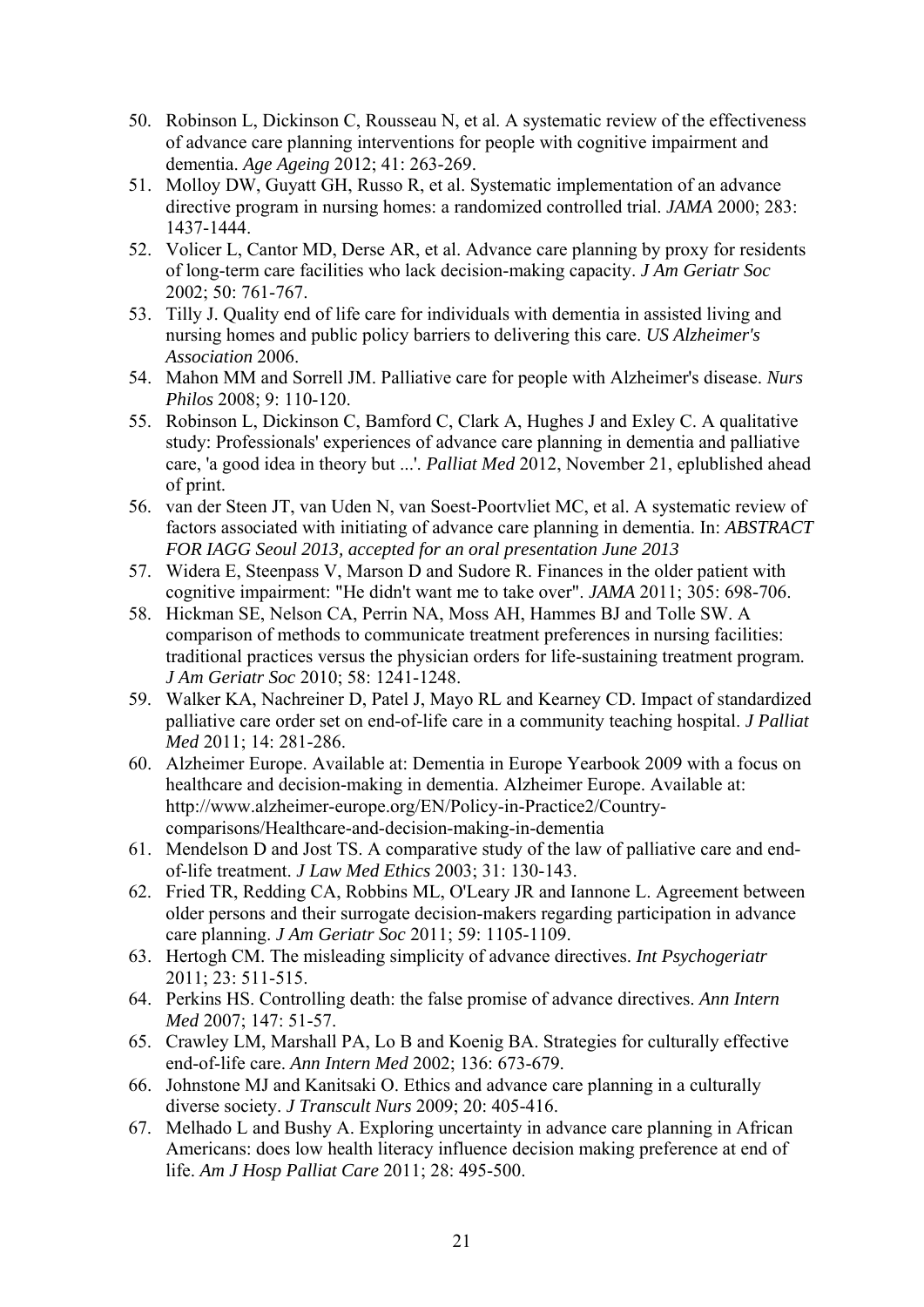- 68. de Boer ME, Droes RM, Jonker C, Eefsting JA and Hertogh CM. Thoughts on the future: The perspectives of elderly people with early-stage Alzheimer's disease and the implications for advance care planning. *AJOB* 2012; 3: 14-22.
- 69. Hirschman KB, Kapo JM and Karlawish JH. Identifying the factors that facilitate or hinder advance planning by persons with dementia. *Alzheimer Dis Assoc Disord* 2008; 22: 293-298.
- 70. Lingler JH, Hirschman KB, Garand L, et al. Frequency and correlates of advance planning among cognitively impaired older adults. *Am J Geriatr Psychiatry* 2008; 16: 643-649.
- 71. Koopmans RT, Ekkerink JL and van WC. Survival to late dementia in Dutch nursing home patients. *J Am Geriatr Soc* 2003; 51: 184-187.
- 72. van der Steen JT, Deliens L, Ribbe MW and Onwuteaka-Philipsen BD. Selection bias in family reports on end of life with dementia in nursing homes. *J Palliat Med* 2012; 15: 1292-1296.
- 73. Lorenz KA, Rosenfeld K and Wenger N. Quality indicators for palliative and end-oflife care in vulnerable elders. *J Am Geriatr Soc* 2007; 55 Suppl 2: S318-S326.
- 74. Wiese CH, Bartels U, Geyer A, Duttge G, Graf BM and Hanekop GG. [The Gottingen palliative emergency card: improvement of emergency medical care for ambulatory palliative care patients. The "yellow card for rescue services"]. *Dtsch Med Wochenschr* 2008; 133: 972-976.
- 75. Haggerty JL, Reid RJ, Freeman GK, Starfield BH, Adair CE and McKendry R. Continuity of care: a multidisciplinary review. *BMJ* 2003; 327: 1219-1221.
- 76. Michiels E, Deschepper R, Van Der Kelen G, et al. The role of general practitioners in continuity of care at the end of life: a qualitative study of terminally ill patients and their next of kin. *Palliat Med* 2007; 21: 409-415.
- 77. Shah F, Burack O and Boockvar KS. Perceived barriers to communication between hospital and nursing home at time of patient transfer. *J Am Med Dir Assoc* 2010; 11: 239-245.
- 78. van der Steen JT, Gijsberts MJ, Muller MT, Deliens L and Volicer L. Evaluations of end of life with dementia by families in Dutch and U.S. nursing homes. *Int Psychogeriatr* 2009; 21: 321-329.
- 79. Menec VH, Sirski M, Attawar D and Katz A. Does continuity of care with a family physician reduce hospitalizations among older adults? *J Health Serv Res Policy* 2006; 11: 196-201.
- 80. Mitchell SL, Teno JM, Intrator O, Feng Z and Mor V. Decisions to forgo hospitalization in advanced dementia: a nationwide study. *J Am Geriatr Soc* 2007; 55: 432-438.
- 81. Helton MR, van der Steen JT, Daaleman TP, Gamble GR and Ribbe MW. A crosscultural study of physician treatment decisions for demented nursing home patients who develop pneumonia. *Ann Fam Med* 2006; 4: 221-227.
- 82. Callahan CM, Boustani MA, Unverzagt FW, et al. Effectiveness of collaborative care for older adults with Alzheimer disease in primary care: a randomized controlled trial. *JAMA* 2006; 295: 2148-2157.
- 83. Jansen AP, van Hout HP, Nijpels G, et al. Effectiveness of case management among older adults with early symptoms of dementia and their primary informal caregivers: a randomized clinical trial. *Int J Nurs Stud* 2011; 48: 933-943.
- 84. Pimouguet C, Lavaud T, Dartigues JF and Helmer C. Dementia case management effectiveness on health care costs and resource utilization: a systematic review of randomized controlled trials. *J Nutr Health Aging* 2010; 14: 669-676.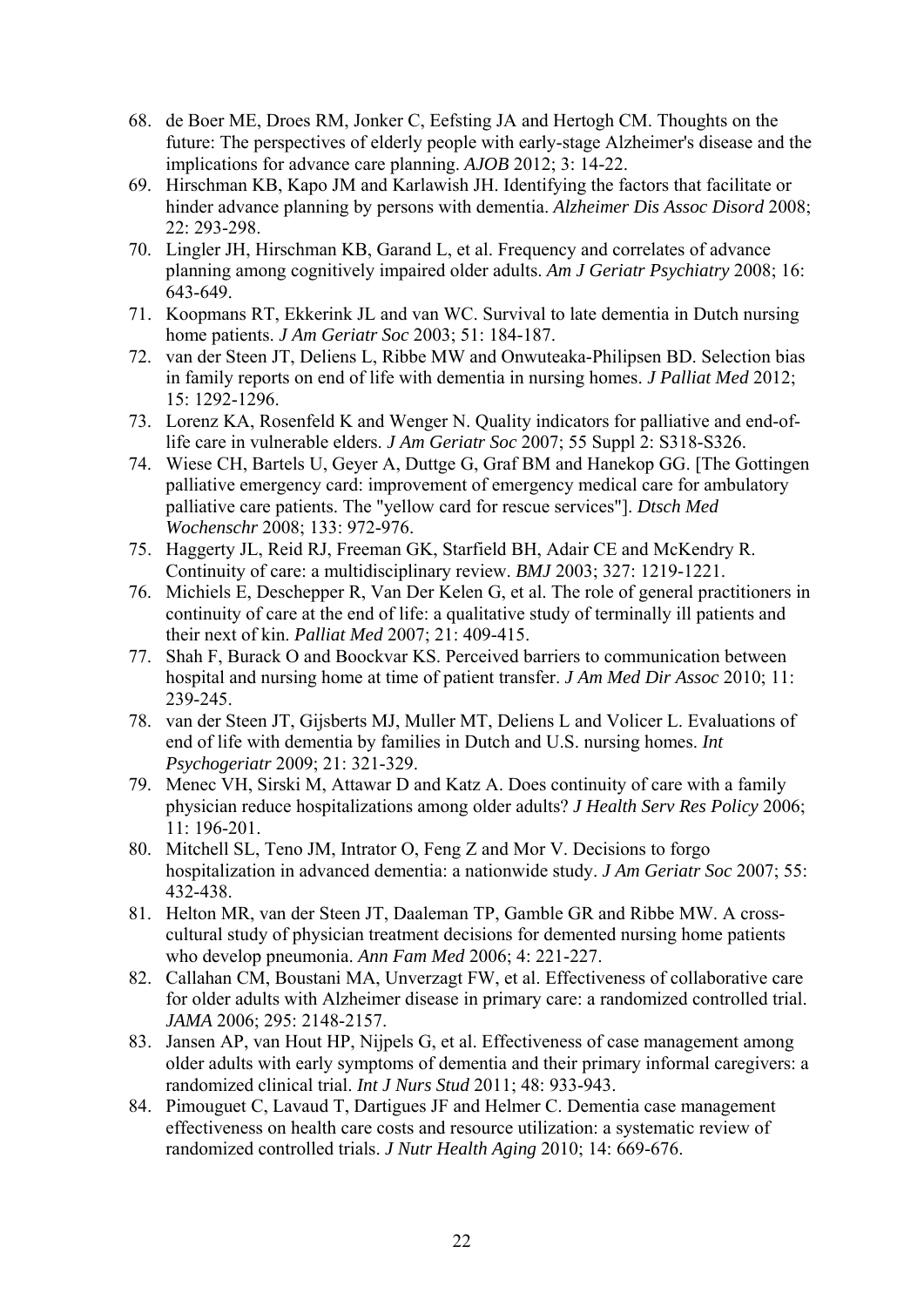- 85. Staatsblad. Besluit zorgplanbespreking AWBZ-zorg [Exceptional Medical Expenses Act, AWBZ]. BWBR0025521. 2009.
- 86. Karnieli-Miller O, Werner P, haron-Peretz J and Eidelman S. Dilemmas in the (un)veiling of the diagnosis of Alzheimer's disease: walking an ethical and professional tight rope. *Patient Educ Couns* 2007; 67: 307-314.
- 87. Birch D and Draper J. A critical literature review exploring the challenges of delivering effective palliative care to older people with dementia. *J Clin Nurs* 2008; 17: 1144-1163.
- 88. Coventry PA, Grande GE, Richards DA and Todd CJ. Prediction of appropriate timing of palliative care for older adults with non-malignant life-threatening disease: a systematic review. *Age Ageing* 2005; 34: 218-227.
- 89. van der Steen JT, Heymans MW, Steyerberg EW, Kruse RL and Mehr DR. The difficulty of predicting mortality in nursing home residents. *European Geriatric Medicine* 2011; 2: 15-17.
- 90. Casarett DJ, Farrington S, Craig T, et al. The art versus science of predicting prognosis: can a prognostic index predict short-term mortality better than experienced nurses do? *J Palliat Med* 2012; 15: 703-708.
- 91. Glare PA and Sinclair CT. Palliative medicine review: prognostication. *J Palliat Med* 2008; 11: 84-103.
- 92. van der Steen JT, Ooms ME, Van der WG and Ribbe MW. Withholding or starting antibiotic treatment in patients with dementia and pneumonia: prediction of mortality with physicians' judgment of illness severity and with specific prognostic models. *Med Decis Making* 2005; 25: 210-221.
- 93. Mitchell SL, Miller SC, Teno JM, Kiely DK, Davis RB and Shaffer ML. Prediction of 6-month survival of nursing home residents with advanced dementia using ADEPT vs hospice eligibility guidelines. *JAMA* 2010; 304: 1929-1935.
- 94. Mitchell SL, Miller SC, Teno JM, Davis RB and Shaffer ML. The advanced dementia prognostic tool: a risk score to estimate survival in nursing home residents with advanced dementia. *J Pain Symptom Manage* 2010; 40: 639-651.
- 95. van der Steen JT, Mitchell SL, Frijters DH, Kruse RL and Ribbe MW. Prediction of 6 month mortality in nursing home residents with advanced dementia: validity of a risk score. *J Am Med Dir Assoc* 2007; 8: 464-468.
- 96. Flacker JM and Kiely DK. Mortality-related factors and 1-year survival in nursing home residents. *J Am Geriatr Soc* 2003; 51: 213-221.
- 97. Porock D, Parker-Oliver D, Petroski GF and Rantz M. The MDS Mortality Risk Index: The evolution of a method for predicting 6-month mortality in nursing home residents. *BMC Res Notes* 2010; 3: 200.
- 98. van der Steen JT, Mehr DR, Kruse RL, et al. Predictors of mortality for lower respiratory infections in nursing home residents with dementia were validated transnationally. *J Clin Epidemiol* 2006; 59: 970-979.
- 99. van der Steen JT, Albers G, Licht-Strunk E, Muller MT and Ribbe MW. A validated risk score to estimate mortality risk in patients with dementia and pneumonia: barriers to clinical impact. *Int Psychogeriatr* 2011; 23: 31-43.
- 100. Kruse RL, Parker OD, Mehr DR, Petroski GF, Swenson DL and Zweig SC. Using mortality risk scores for long-term prognosis of nursing home residents: caution is recommended. *J Gerontol A Biol Sci Med Sci* 2010; 65: 1235-1241.
- 101. Brown MA, Sampson EL, Jones L and Barron AM. Prognostic indicators of 6-month mortality in elderly people with advanced dementia: A systematic review. *Palliat Med* 2013; 27: 389-400.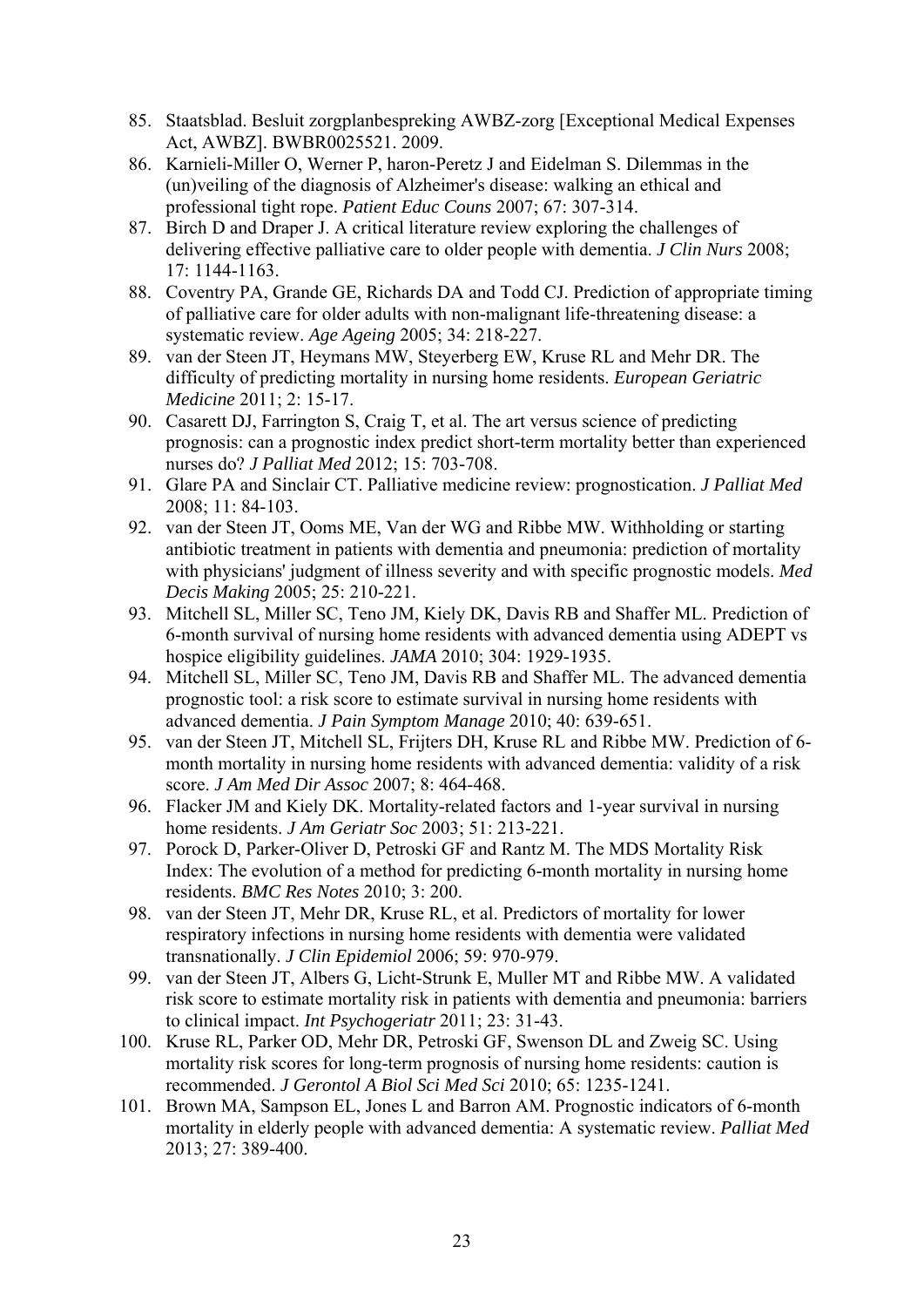- 102. Mitchell SL, Kiely DK, Hamel MB, Park PS, Morris JN and Fries BE. Estimating prognosis for nursing home residents with advanced dementia. *JAMA* 2004; 291: 2734-2740.
- 103. Aminoff BZ and Adunsky A. Their last 6 months: suffering and survival of end-stage dementia patients. *Age Ageing* 2006; 35: 597-601.
- 104. Pijpers E, Ferreira I, van de Laar RJ, Stehouwer CD and Nieuwenhuijzen Kruseman AC. Predicting mortality of psychogeriatric patients: a simple prognostic frailty risk score. *Postgrad Med J* 2009; 85: 464-469.
- 105. Van Dijk PT, Dippel DW and Habbema JD. Survival of patients with dementia. *J Am Geriatr Soc* 1991; 39: 603-610.
- 106. Hanrahan P and Luchins DJ. Feasible criteria for enrolling end-stage dementia patients in home hospice care. *Hosp J* 1995; 10: 47-54.
- 107. Marsh GW, Prochoda KP, Pritchett E and Vojir CP. Predicting hospice appropriateness for patients with dementia of the Alzheimer's type. *Appl Nurs Res* 2000; 13: 187-196.
- 108. Fong TG, Jones RN, Marcantonio ER, et al. Adverse outcomes after hospitalization and delirium in persons with Alzheimer disease. *Ann Intern Med* 2012; 156: 848-56, W296.
- 109. Thomas C, Kreisel SH, Oster P, Driessen M, Arolt V and Inouye SK. Diagnosing delirium in older hospitalized adults with dementia: adapting the confusion assessment method to international classification of diseases, tenth revision, diagnostic criteria. *J Am Geriatr Soc* 2012; 60: 1471-1477.
- 110. Volicer L. End-of-life care for people with dementia in residential care settings. US Alzheimer's Association, 2005.
- 111. Boockvar KS, Gruber-Baldini AL, Burton L, Zimmerman S, May C and Magaziner J. Outcomes of infection in nursing home residents with and without early hospital transfer. *J Am Geriatr Soc* 2005; 53: 590-596.
- 112. Kruse RL, Mehr DR, Boles KE, et al. Does hospitalization impact survival after lower respiratory infection in nursing home residents? *Med Care* 2004; 42: 860-870.
- 113. Sampson EL, Blanchard MR, Jones L, Tookman A and King M. Dementia in the acute hospital: prospective cohort study of prevalence and mortality. *Br J Psychiatry* 2009; 195: 61-66.
- 114. Saposnik G, Kapral MK, Liu Y, et al. IScore: a risk score to predict death early after hospitalization for an acute ischemic stroke. *Circulation* 2011; 123: 739-749.
- 115. Morrison RS and Siu AL. Survival in end-stage dementia following acute illness. *JAMA* 2000; 284: 47-52.
- 116. Sager MA, Franke T, Inouye SK, et al. Functional outcomes of acute medical illness and hospitalization in older persons. *Arch Intern Med* 1996; 156: 645-652.
- 117. Arcand M, Roy-Petit J, Voyer G, Allard J and Ethier S. Should drugs be prescribed for prevention in the case of moderate or severe dementia. *La Revue de Gériatrie* 2007;  $32 \cdot 189 - 200$
- 118. Holmes HM, Sachs GA, Shega JW, Hougham GW, Cox HD and Dale W. Integrating palliative medicine into the care of persons with advanced dementia: identifying appropriate medication use. *J Am Geriatr Soc* 2008; 56: 1306-1311.
- 119. Holmes HM. Rational prescribing for patients with a reduced life expectancy. *Clin Pharmacol Ther* 2009; 85: 103-107.
- 120. Parsons C, Hughes CM, Passmore AP and Lapane KL. Withholding, discontinuing and withdrawing medications in dementia patients at the end of life: a neglected problem in the disadvantaged dying? *Drugs Aging* 2010; 27: 435-449.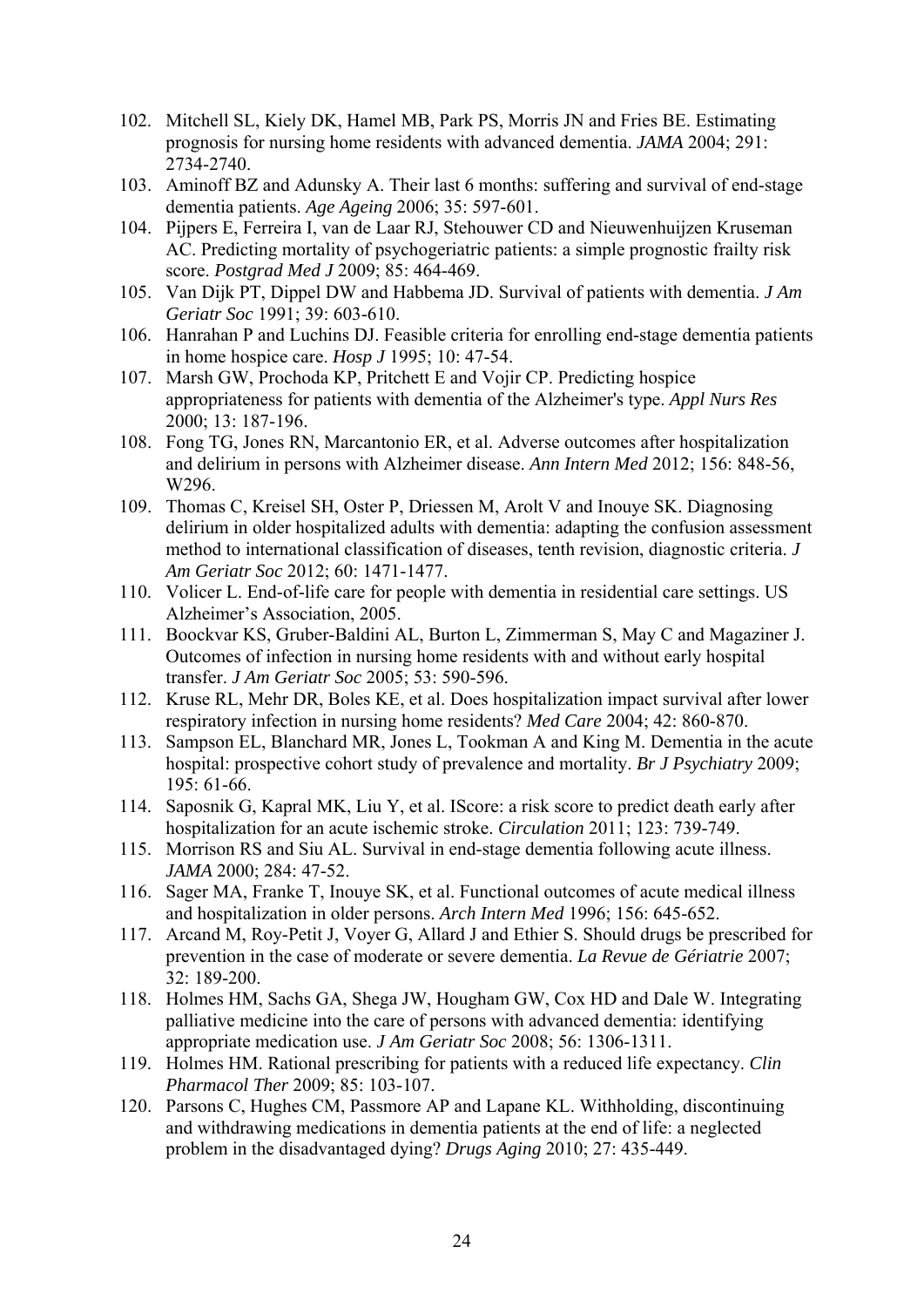- 121. Quill TE and Holloway R. Time-limited trials near the end of life. *JAMA* 2011; 306: 1483-1484.
- 122. Behrman S and Dunn M. Physical restraint of medical inpatients: unravelling the red tape. *Clinical Ethics* 2010; 5: 16-21.
- 123. Council of Europe. 'Convention for the Protection of Human Rights and Dignity of the Human Being with regard to the Application of Biology and Medicine: Convention on Human Rights and Biomedicine'. *http://conventions.coe.int/Treaty/en/Treaties/html/164.htm*, http://conventions.coe.int/Treaty/en/Treaties/html/164.htm (1997)
- 124. United Nations. *General Assembly Resolution 46/119*. 1991.
- 125. Castle NG. Mental health outcomes and physical restraint use in nursing homes. *Adm Policy Ment Health* 2006; 33: 696-704.
- 126. Castle NG and Engberg J. The health consequences of using physical restraints in nursing homes. *Med Care* 2009; 47: 1164-1173.
- 127. Cotter VT. Restraint free care in older adults with dementia. *Keio J Med* 2005; 54: 80- 84.
- 128. Engberg J, Castle NG and McCaffrey D. Physical restraint initiation in nursing homes and subsequent resident health. *Gerontologist* 2008; 48: 442-452.
- 129. Scherder EJ, Bogen T, Eggermont LH, Hamers JP and Swaab DF. The more physical inactivity, the more agitation in dementia. *Int Psychogeriatr* 2010; 22: 1203-1208.
- 130. van der Steen JT, Mehr DR, Kruse RL, Ribbe MW and Van der Wal G. Treatment strategy and risk of functional decline and mortality after nursing-home acquired lower respiratory tract infection: two prospective studies in residents with dementia. *Int J Geriatr Psychiatry* 2007; 22: 1013-1019.
- 131. Huizing AR, Hamers JP, Gulpers MJ and Berger MP. A cluster-randomized trial of an educational intervention to reduce the use of physical restraints with psychogeriatric nursing home residents. *J Am Geriatr Soc* 2009; 57: 1139-1148.
- 132. Pellfolk TJ, Gustafson Y, Bucht G and Karlsson S. Effects of a restraint minimization program on staff knowledge, attitudes, and practice: a cluster randomized trial. *J Am Geriatr Soc* 2010; 58: 62-69.
- 133. Alzheimer Europe. *Ethical issues linked to restrictions of freedom of people with dementia*. Luxembourg: Alzheimer Europe, 2012.
- 134. Zwijsen SA, Depla MF, Niemeijer AR, Francke AL and Hertogh CM. Surveillance technology: An alternative to physical restraints? A qualitative study among professionals working in nursing homes for people with dementia. *Int J Nurs Stud* 2012; 49: 212-219.
- 135. Thomas DR, Cote TR, Lawhorne L, et al. Dehydration Council. Understanding clinical dehydration and its treatment. *J Am Med Dir Assoc* 2008; 9: 292-301.
- 136. Szafara KL, Kruse RL, Mehr DR, Ribbe MW and van der Steen JT. Mortality Following Nursing Home-Acquired Lower Respiratory Infection: LRI Severity, Antibiotic Treatment, and Water Intake. *J Am Med Dir Assoc* 2012; 13: 376-383.
- 137. van der Steen JT, Lane P, Kowall NW, Knol DL and Volicer L. Antibiotics and mortality in patients with lower respiratory infection and advanced dementia. *J Am Med Dir Assoc* 2012; 13: 156-161.
- 138. Martin CM. Hypodermoclysis: renewed interest in an old technique. *Consult Pharm* 2010; 25: 204-212.
- 139. Slesak G, Schnurle JW, Kinzel E, Jakob J and Dietz PK. Comparison of subcutaneous and intravenous rehydration in geriatric patients: a randomized trial. *J Am Geriatr Soc* 2003; 51: 155-160.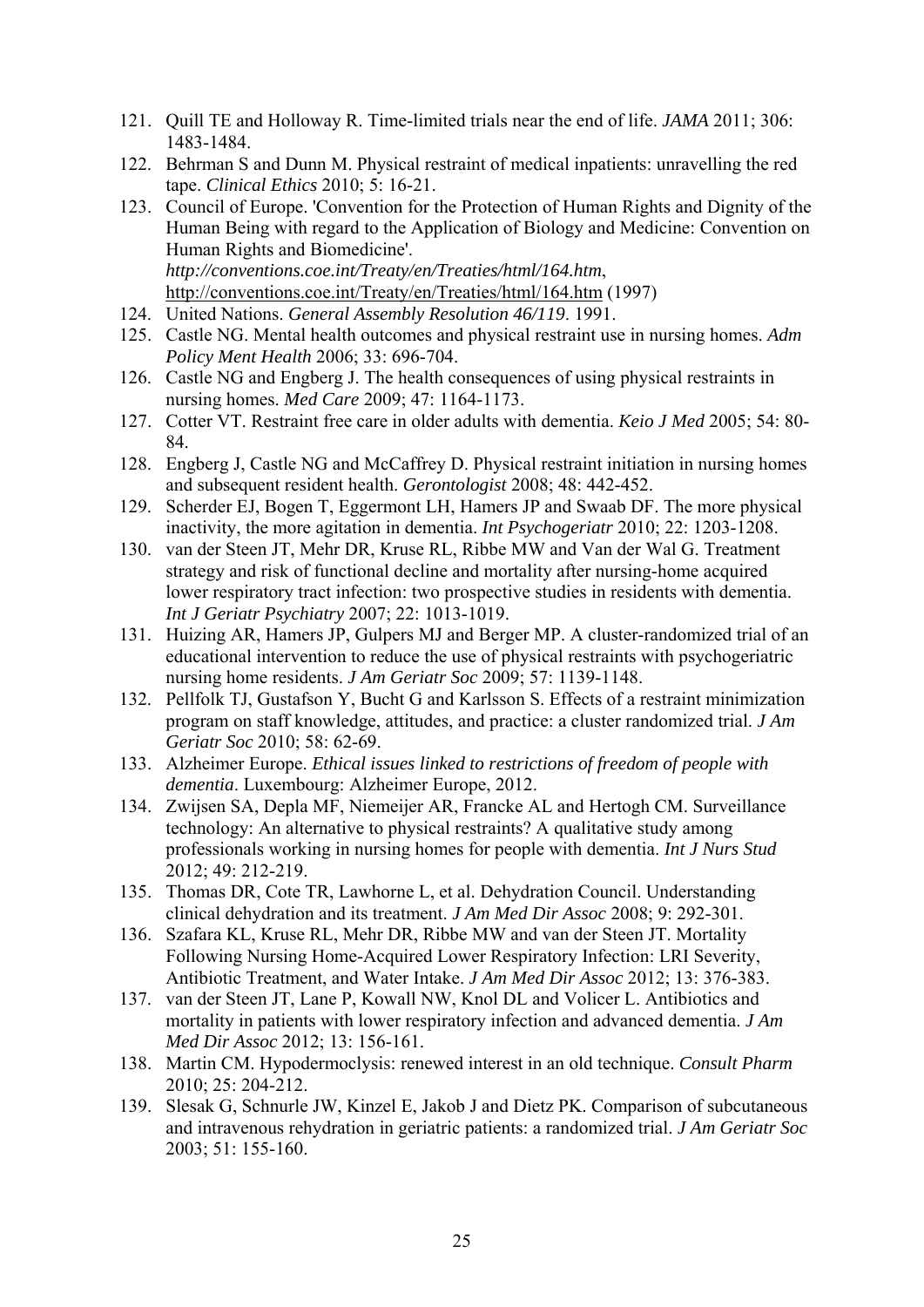- 140. Stotts NA, Hopf HW, Kayser-Jones J, Chertow GM, Cooper BA and Wu HS. Increased fluid intake does not augment capacity to lay down new collagen in nursing home residents at risk for pressure ulcers: a randomized, controlled clinical trial. *Wound Repair Regen* 2009; 17: 780-788.
- 141. Raijmakers NJ, van ZL, Costantini M, et al. Issues and needs in end-of-life decision making: an international modified Delphi study. *Palliat Med* 2012; 26: 947-953.
- 142. Finucane TE, Christmas C and Travis K. Tube feeding in patients with advanced dementia: a review of the evidence. *JAMA* 1999; 282: 1365-1370.
- 143. Regnard C, Leslie P, Crawford H, Matthews D and Gibson L. Gastrostomies in dementia: bad practice or bad evidence? *Age Ageing* 2010; 39: 282-284.
- 144. Sampson EL, Candy B and Jones L. Enteral tube feeding for older people with advanced dementia. *Cochrane Database Syst Rev* 2009; CD007209.
- 145. Teno JM, Gozalo PL, Mitchell SL, et al. Does feeding tube insertion and its timing improve survival? *J Am Geriatr Soc* 2012; 60: 1918-1921.
- 146. Amella EJ. Feeding and hydration issues for older adults with dementia. *Nurs Clin North Am* 2004; 39: 607-623.
- 147. Hanson LC, Ersek M, Gilliam R and Carey TS. Oral feeding options for people with dementia: a systematic review. *J Am Geriatr Soc* 2011; 59: 463-472.
- 148. Givens JL, Jones RN, Shaffer ML, Kiely DK and Mitchell SL. Survival and comfort after treatment of pneumonia in advanced dementia. *Arch Intern Med* 2010; 170: 1102-1107.
- 149. van der Steen JT, Pasman HR, Ribbe MW, Van der WG and Onwuteaka-Philipsen BD. Discomfort in dementia patients dying from pneumonia and its relief by antibiotics. *Scand J Infect Dis* 2009; 41: 143-151.
- 150. van der Steen JT. Prolonged life and increased symptoms vs prolonged dying and increased comfort after antibiotic treatment in patients with dementia and pneumonia. *Arch Intern Med* 2011; 171: 93-94.
- 151. Fabiszewski KJ, Volicer B and Volicer L. Effect of antibiotic treatment on outcome of fevers in institutionalized Alzheimer patients. *JAMA* 1990; 263: 3168-3172.
- 152. Chibnall JT, Tait RC, Harman B and Luebbert RA. Effect of acetaminophen on behavior, well-being, and psychotropic medication use in nursing home residents with moderate-to-severe dementia. *J Am Geriatr Soc* 2005; 53: 1921-1929.
- 153. Mitchell SL, Teno JM, Kiely DK, et al. The clinical course of advanced dementia. *N Engl J Med* 2009; 361: 1529-1538.
- 154. Sachs GA, Shega JW and Cox-Hayley D. Barriers to excellent end-of-life care for patients with dementia. *J Gen Intern Med* 2004; 19: 1057-1063.
- 155. Rosenberg PB and Lyketsos CG. Treating agitation in dementia. *BMJ* 2011; 343: d3913.
- 156. Volicer L, Frijters DH and van der Steen JT. Relationship between symptoms of depression and agitation in nursing home residents with dementia. *Int J Geriatr Psychiatry* 2012; 27: 749-754.
- 157. Baller M, Boorsma M, Frijters DH, van Marwijk HW, Nijpels G and van Hout HP. Depression in Dutch homes for the elderly: under-diagnosis in demented residents? *Int J Geriatr Psychiatry* 2010; 25: 712-718.
- 158. Verkaik R, Nuyen J, Schellevis F and Francke A. The relationship between severity of Alzheimer's disease and prevalence of comorbid depressive symptoms and depression: a systematic review. *Int J Geriatr Psychiatry* 2007; 22: 1063-1086.
- 159. Volicer L, van der Steen JT and Frijters DH. Underdiagnosis and undertreatment of depression in nursing home residents. *European Geriatric Medicine* 2011; 2: 332-337.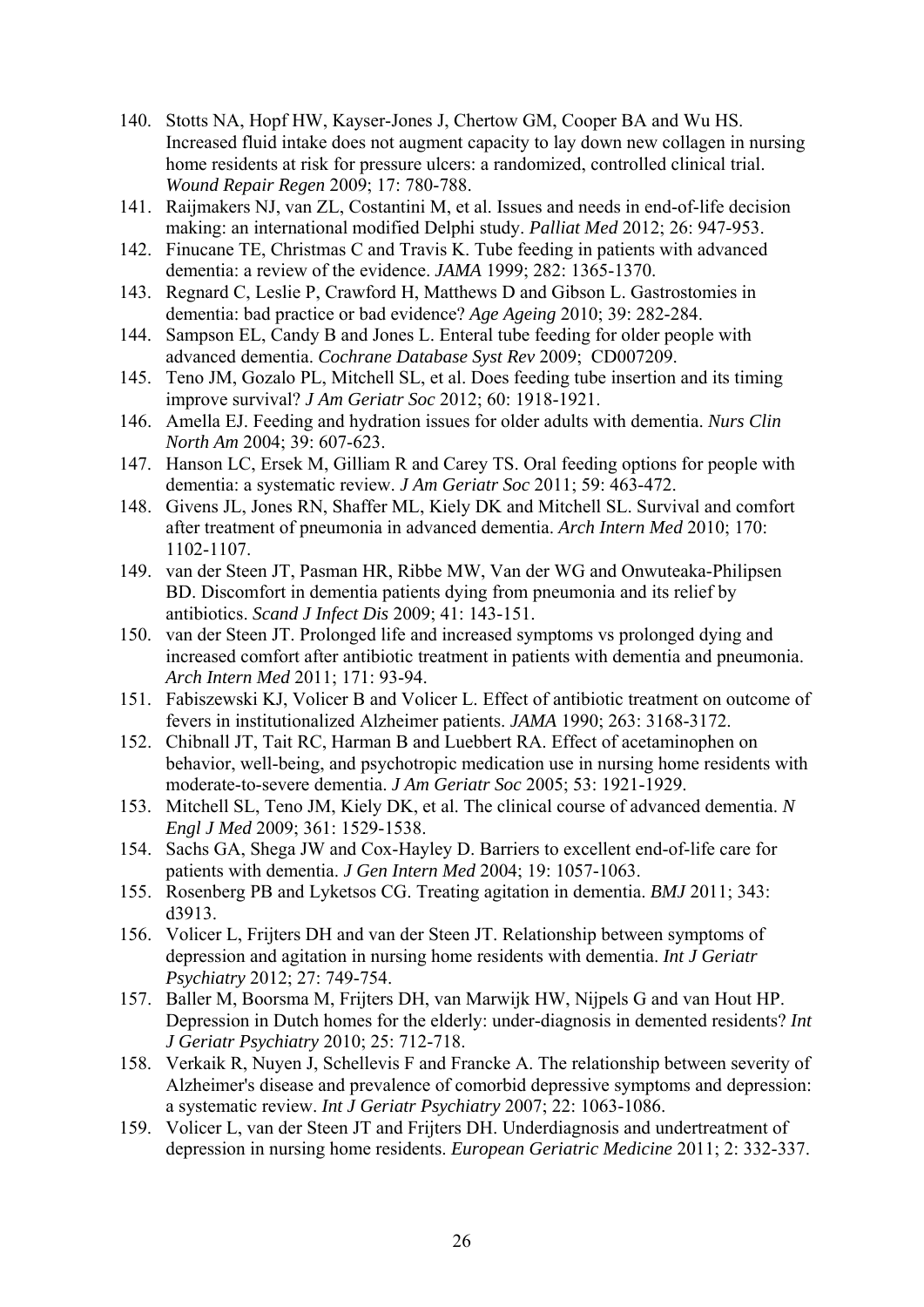- 160. Burrows AB, Morris JN, Simon SE, Hirdes JP and Phillips C. Development of a minimum data set-based depression rating scale for use in nursing homes. *Age Ageing* 2000; 29: 165-172.
- 161. Olin JT, Katz IR, Meyers BS, Schneider LS and Lebowitz BD. Provisional diagnostic criteria for depression of Alzheimer disease: rationale and background. *Am J Geriatr Psychiatry* 2002; 10: 129-141.
- 162. McAuliffe L, Nay R, O'Donnell M and Fetherstonhaugh D. Pain assessment in older people with dementia: literature review. *J Adv Nurs* 2009; 65: 2-10.
- 163. van der Steen JT, Gijsberts MJ, Knol DL, Deliens L and Muller MT. Ratings of symptoms and comfort in dementia patients at the end of life: comparison of nurses and families. *Palliat Med* 2009; 23: 317-324.
- 164. Hadjistavropoulos T, Herr K, Turk DC, et al. An interdisciplinary expert consensus statement on assessment of pain in older persons. *Clin J Pain* 2007; 23: S1-S43.
- 165. Horgas AL, Elliott AF and Marsiske M. Pain assessment in persons with dementia: relationship between self-report and behavioral observation. *J Am Geriatr Soc* 2009; 57: 126-132.
- 166. Pautex S, Herrmann F, Le LP, Fabjan M, Michel JP and Gold G. Feasibility and reliability of four pain self-assessment scales and correlation with an observational rating scale in hospitalized elderly demented patients. *J Gerontol A Biol Sci Med Sci* 2005; 60: 524-529.
- 167. Herr K, Bjoro K and Decker S. Tools for assessment of pain in nonverbal older adults with dementia: a state-of-the-science review. *J Pain Symptom Manage* 2006; 31: 170- 192.
- 168. Herr K, Bursch H, Ersek M, Miller LL and Swafford K. Use of pain-behavioral assessment tools in the nursing home: expert consensus recommendations for practice. *J Gerontol Nurs* 2010; 36: 18-29.
- 169. Zwakhalen SM, Hamers JP and Berger MP. The psychometric quality and clinical usefulness of three pain assessment tools for elderly people with dementia. *Pain* 2006; 126: 210-220.
- 170. Zwakhalen SM, Hamers JP, bu-Saad HH and Berger MP. Pain in elderly people with severe dementia: a systematic review of behavioural pain assessment tools. *BMC Geriatr* 2006; 6: 3.
- 171. Warden V, Hurley AC and Volicer L. Development and psychometric evaluation of the Pain Assessment in Advanced Dementia (PAINAD) scale. *J Am Med Dir Assoc* 2003; 4: 9-15.
- 172. Zwakhalen SM, van der Steen JT and Najim MD. Which Score Most Likely Represents Pain on the Observational PAINAD Pain Scale for Patients with Dementia? *J Am Med Dir Assoc* 2012; 13: 384-389.
- 173. Fuchs-Lacelle S and Hadjistavropoulos T. Development and preliminary validation of the pain assessment checklist for seniors with limited ability to communicate (PACSLAC). *Pain Manag Nurs* 2004; 5: 37-49.
- 174. Zwakhalen SM, Koopmans RT, Geels PJ, Berger MP and Hamers JP. The prevalence of pain in nursing home residents with dementia measured using an observational pain scale. *Eur J Pain* 2009; 13: 89-93.
- 175. Wary B and Doloplus C. [Doloplus-2, a scale for pain measurement]. *Soins Gerontol* 1999; 25-27.
- 176. Hurley AC, Volicer BJ, Hanrahan PA, Houde S and Volicer L. Assessment of discomfort in advanced Alzheimer patients. *Res Nurs Health* 1992; 15: 369-377.
- 177. Jordan A, Regnard C, O'Brien JT and Hughes JC. Pain and distress in advanced dementia: Choosing the right tools for the job. *Palliat Med* 2012; 26: 873-878.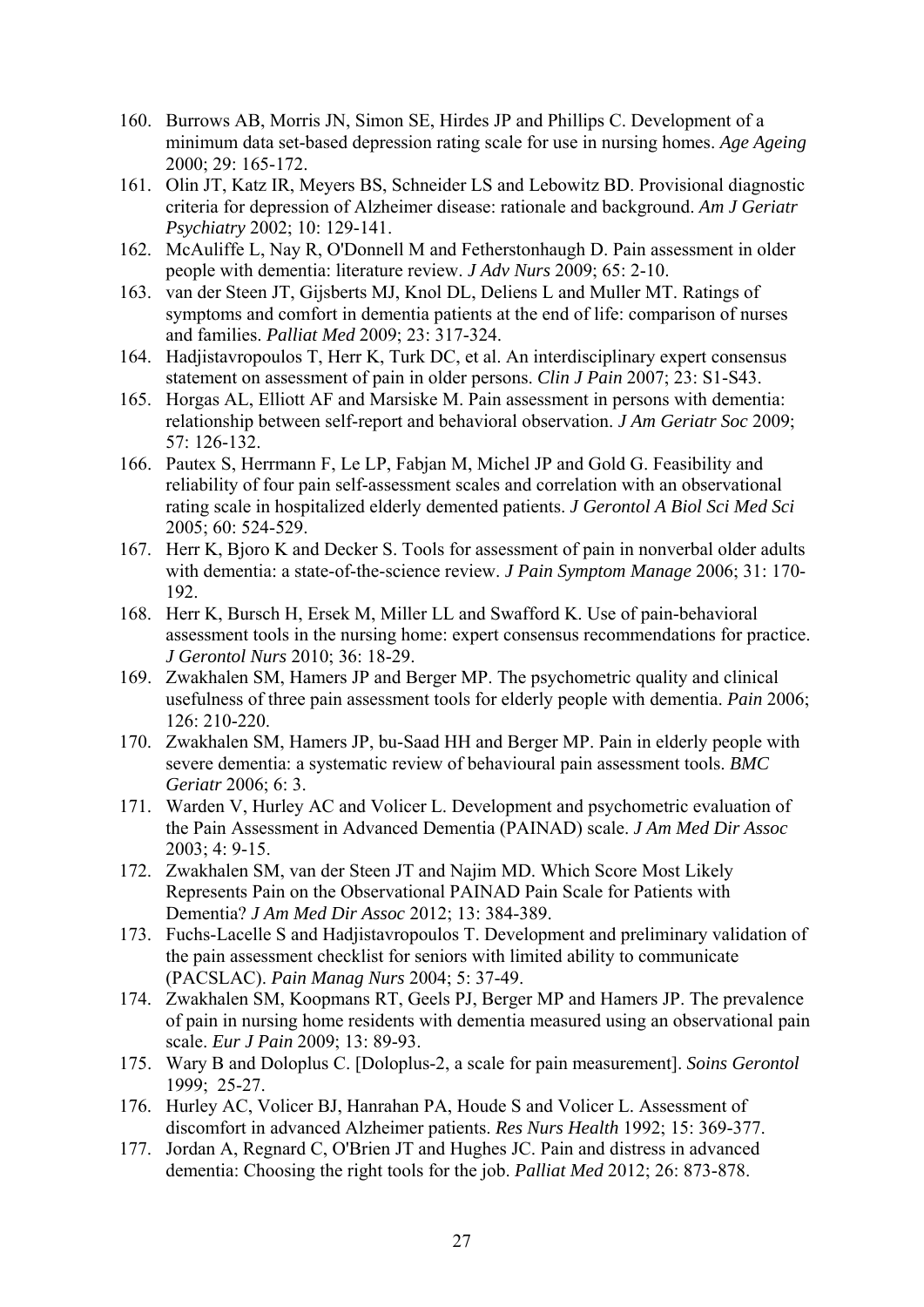- 178. Regnard C, Reynolds J, Watson B, Matthews D, Gibson L and Clarke C. Understanding distress in people with severe communication difficulties: developing and assessing the Disability Distress Assessment Tool (DisDAT). *J Intellect Disabil Res* 2007; 51: 277-292.
- 179. Jordan AI, Regnard C and Hughes JC. Hidden pain or hidden evidence? *J Pain Symptom Manage* 2007; 33: 658-660.
- 180. van der Steen JT. Ensuring continuous high-quality care for people with impaired cognition including dementia at the end of life. *Palliat Med* 2012; 26: 871-872.
- 181. Campbell ML, Templin T and Walch J. A Respiratory Distress Observation Scale for patients unable to self-report dyspnea. *J Palliat Med* 2010; 13: 285-290.
- 182. Conn D and Thorpe L. Assessment of behavioural and psychological symptoms associated with dementia. *Can J Neurol Sci* 2007; 34 Suppl 1: S67-S71.
- 183. Jeon YH, Sansoni J, Low LF, et al. Recommended measures for the assessment of behavioral disturbances associated with dementia. *Am J Geriatr Psychiatry* 2011; 19: 403-415.
- 184. Morandi A, McCurley J, Vasilevskis EE, et al. Tools to detect delirium superimposed on dementia: a systematic review. *J Am Geriatr Soc* 2012; 60: 2005-2013.
- 185. Steis MR, Evans L, Hirschman KB, et al. Screening for delirium using family caregivers: convergent validity of the Family Confusion Assessment Method and interviewer-rated Confusion Assessment Method. *J Am Geriatr Soc* 2012; 60: 2121- 2126.
- 186. Jordan A, Hughes J, Pakresi M, Hepburn S and O'Brien JT. The utility of PAINAD in assessing pain in a UK population with severe dementia. *Int J Geriatr Psychiatry* 2011; 26: 118-126.
- 187. van der Steen JT, Ooms ME, Van der WG and Ribbe MW. Pneumonia: the demented patient's best friend? Discomfort after starting or withholding antibiotic treatment. *J Am Geriatr Soc* 2002; 50: 1681-1688.
- 188. Black BS, Finucane T, Baker A, et al. Health problems and correlates of pain in nursing home residents with advanced dementia. *Alzheimer Dis Assoc Disord* 2006; 20: 283-290.
- 189. AGS Panel on Chronic Pain in Older Persons. The management of chronic pain in older persons: AGS Panel on Chronic Pain in Older Persons. American Geriatrics Society. *J Am Geriatr Soc* 2002; 50(6 Suppl): S205-S224.
- 190. Alzheimer's Society (UK). *Optimising treatment and care for people with behavioural and psychological symptoms of dementia A best practice guide for health and social care professionals*. London: Alzheimer's Society (UK), 2011.
- 191. Cohen-Mansfield J, Libin A and Marx MS. Nonpharmacological treatment of agitation: a controlled trial of systematic individualized intervention. *J Gerontol A Biol Sci Med Sci* 2007; 62: 908-916.
- 192. Simard J and Volicer L. Effects of Namaste Care on residents who do not benefit from usual activities. *Am J Alzheimers Dis Other Demen* 2010; 25: 46-50.
- 193. van Weert JC, van Dulmen AM, Spreeuwenberg PM, Ribbe MW and Bensing JM. Behavioral and mood effects of snoezelen integrated into 24-hour dementia care. *J Am Geriatr Soc* 2005; 53: 24-33.
- 194. Verkaik R, van Weert JC and Francke AL. The effects of psychosocial methods on depressed, aggressive and apathetic behaviors of people with dementia: a systematic review. *Int J Geriatr Psychiatry* 2005; 20: 301-314.
- 195. Vernooij-Dassen M, Vasse E, Zuidema S, Cohen-Mansfield J and Moyle W. Psychosocial interventions for dementia patients in long-term care. *Int Psychogeriatr* 2010; 22: 1121-1128.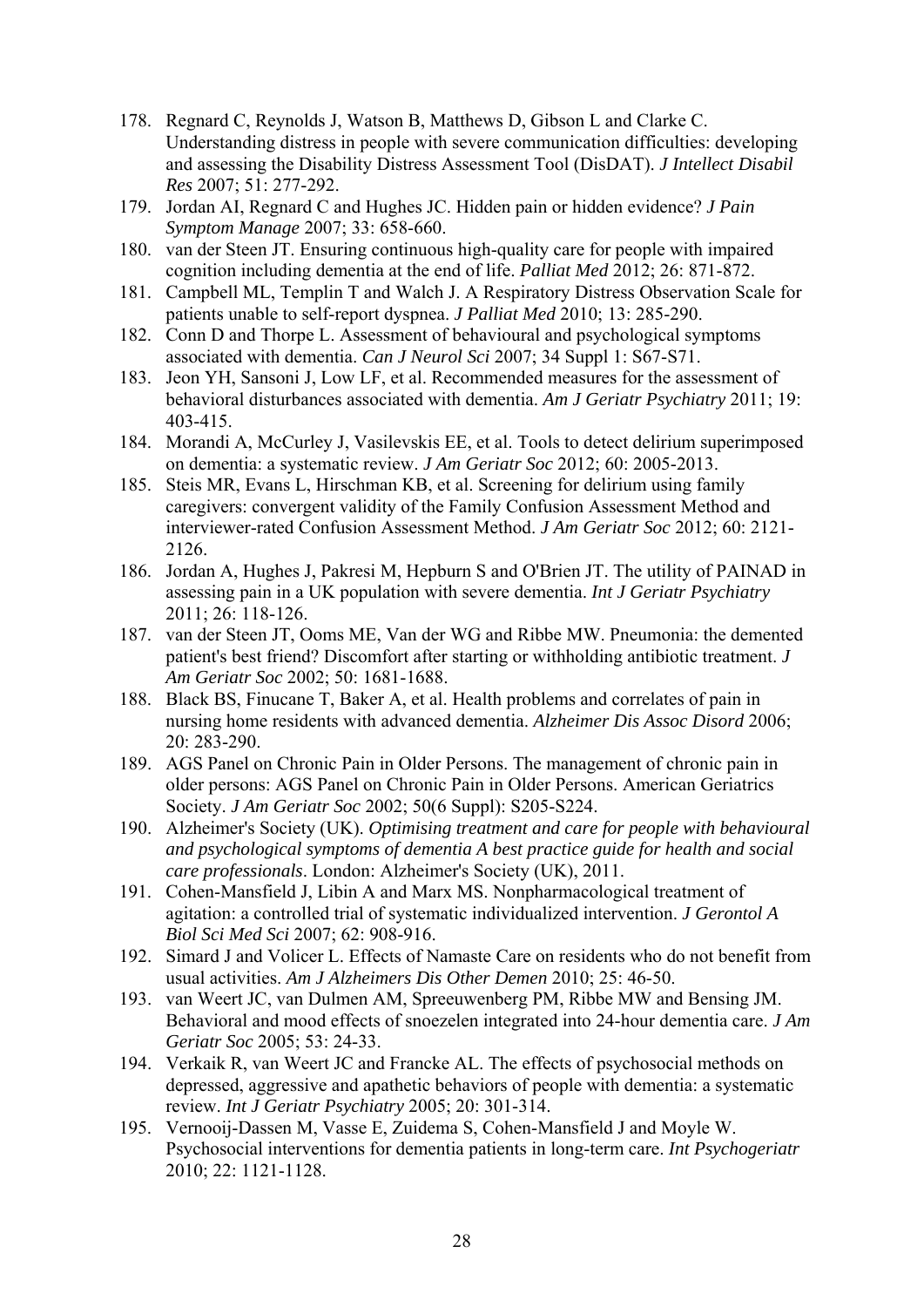- 196. Chung JC, Lai CK, Chung PM and French HP. Snoezelen for dementia. *Cochrane Database Syst Rev* 2002; CD003152. New search for studies and content updated (no change to conclusions), published in Issue 1, 2009.
- 197. Seitz DP, Brisbin S, Herrmann N, et al. Efficacy and feasibility of nonpharmacological interventions for neuropsychiatric symptoms of dementia in long term care: a systematic review. *J Am Med Dir Assoc* 2012; 13: 503-506.
- 198. Viggo HN, Jorgensen T and Ortenblad L. Massage and touch for dementia. *Cochrane Database Syst Rev* 2006; CD004989. Edited (no change to conclusions), published in Issue 4, 2008.
- 199. Vink AC, Birks JS, Bruinsma MS and Scholten RJ. Music therapy for people with dementia. *Cochrane Database Syst Rev* 2004; CD003477. New search for studies and content updated (no change to conclusions), published in Issue 3, 2011.
- 200. Woods B, Spector A, Jones C, Orrell M and Davies S. Reminiscence therapy for dementia. *Cochrane Database Syst Rev* 2005; CD001120. Edited (no change to conclusions), published in Issue 1, 2009.
- 201. Kovach CR, Weissman DE, Griffie J, Matson S and Muchka S. Assessment and treatment of discomfort for people with late-stage dementia. *J Pain Symptom Manage* 1999; 18: 412-419.
- 202. Chan R and Webster J. End-of-life care pathways for improving outcomes in caring for the dying. *Cochrane Database Syst Rev* 2010; CD008006.
- 203. American Geriatrics Society Panel on Pharmacological Management of Persistent Pain in Older Persons. Pharmacological management of persistent pain in older persons. *J Am Geriatr Soc* 2009; 57: 1331-46.
- 204. Pham B, Stern A, Chen W, et al. Preventing pressure ulcers in long-term care: a costeffectiveness analysis. *Arch Intern Med* 2011; 171: 1839-1847.
- 205. Waldrop DP and Kirkendall AM. Comfort measures: a qualitative study of nursing home-based end-of-life care. *J Palliat Med* 2009; 12: 719-724.
- 206. Head B. Palliative care for persons with dementia. *Home Healthc Nurse* 2003; 21: 53- 60.
- 207. Gibson L, Hughes J, Jordan A, et al. *The Power of Partnership: Palliative Care in Dementia*. London: National Council for Palliative Care, 2009.
- 208. Nelis SM, Clare L, Martyr A, et al. Awareness of social and emotional functioning in people with early-stage dementia and implications for carers. *Aging Ment Health* 2011; 15: 961-969.
- 209. Trevitt C and MacKinlay E. "I am just an ordinary person…"Spiritual reminiscence in older people with memory loss. *Journal of Religion, Spirituality and Aging* 2006; 16: 79-91.
- 210. Sampson EL, Gould V, Lee D and Blanchard MR. Differences in care received by patients with and without dementia who died during acute hospital admission: a retrospective case note study. *Age Ageing* 2006; 35: 187-189.
- 211. Daaleman TP, Williams CS, Hamilton VL and Zimmerman S. Spiritual care at the end of life in long-term care. *Med Care* 2008; 46: 85-91.
- 212. Buckwalter GL. Addressing the spiritual & religious needs of persons with profound memory loss. *Home Healthc Nurse* 2003; 21: 20-24.
- 213. Gijsberts MJ, van der Steen JT, Muller MT, Echteld MA, Hertogh CMPM and Deliens L. Spiritual End-of-life care in nursing homes: An exploratory study among physicians. In: *Congress program of the15th Congress of the International Psychogeriatric Association (IPA), the Hague,* 2011, p.93. Abstract. A full paper is under review.
- 214. Jewell A. *Spirituality and Personhood in Dementia*. London: Jessica Kingsley, 2011.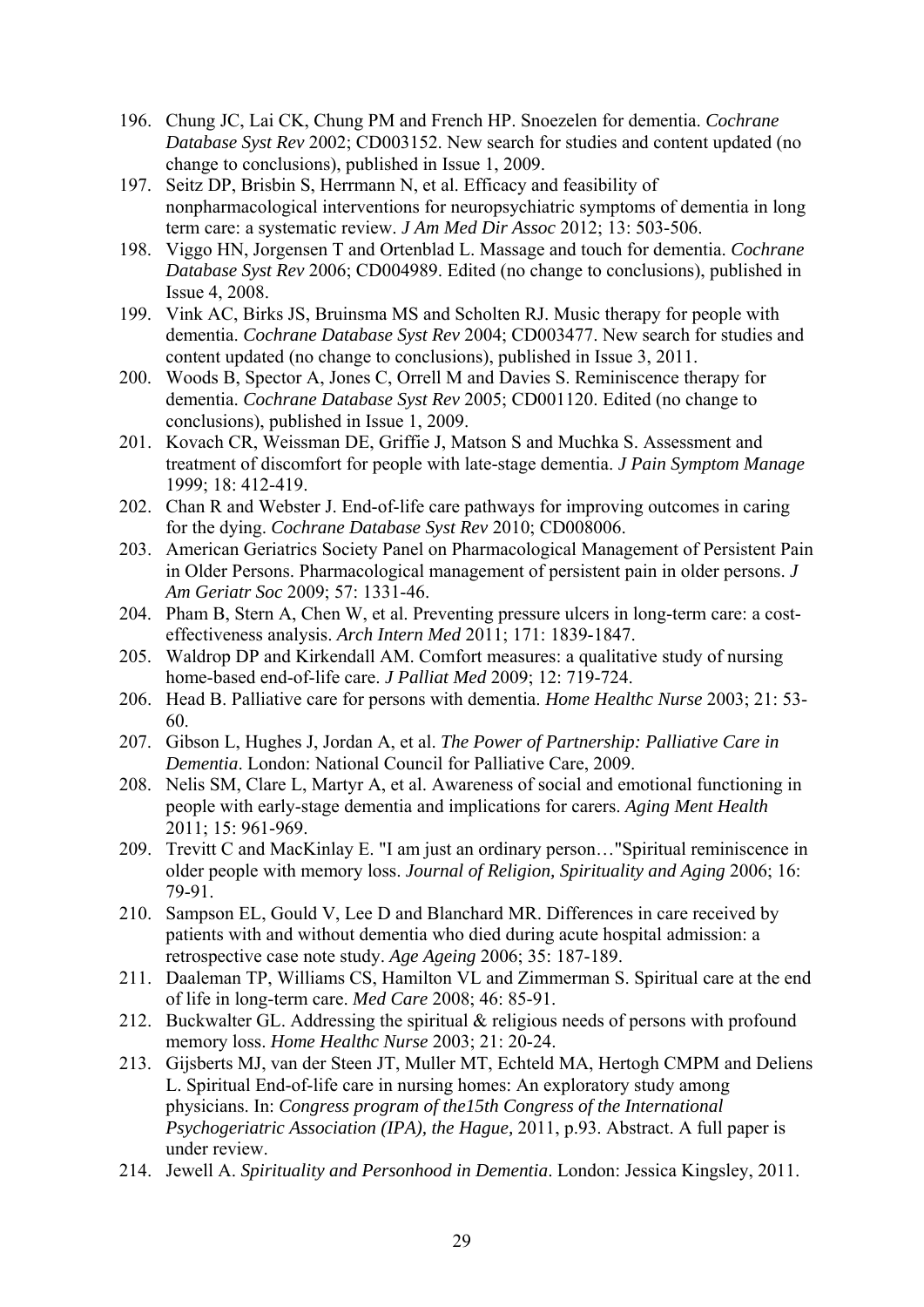- 215. Ross L. Spiritual care in nursing: an overview of the research to date. *J Clin Nurs* 2006; 15: 852-862.
- 216. Kayser-Jones J, Schell E, Lyons W, Kris AE, Chan J and Beard RL. Factors that influence end-of-life care in nursing homes: the physical environment, inadequate staffing, and lack of supervision. *Gerontologist* 2003; 43 Spec No 2: 76-84.
- 217. Holley CK and Mast BT. The impact of anticipatory grief on caregiver burden in dementia caregivers. *Gerontologist* 2009; 49: 388-396.
- 218. Van Durme T, Macq J, Jeanmart C and Gobert M. Tools for measuring the impact of informal caregiving of the elderly: A literature review. *Int J Nurs Stud* 2012; 49: 490- 504.
- 219. Hughes JC, Hope T, Savulescu J and Ziebland S. Carers, ethics and dementia: a survey and review of the literature. *Int J Geriatr Psychiatry* 2002; 17: 35-40.
- 220. Parker D, Mills S and Abbey J. Effectiveness of interventions that assist caregivers to support people with dementia living in the community: a systematic review. *Int J Evid Based Healthc* 2008; 6: 137-172.
- 221. Yin T, Zhou Q and Bashford C. Burden on family members: caring for frail elderly: a meta-analysis of interventions. *Nurs Res* 2002; 51: 199-208.
- 222. Jeon YH, Brodaty H and Chesterson J. Respite care for caregivers and people with severe mental illness: literature review. *J Adv Nurs* 2005; 49: 297-306.
- 223. Lee H and Cameron M. Respite care for people with dementia and their carers. *Cochrane Database Syst Rev* 2004; CD004396.
- 224. Moyle W, Edwards H and Clinton M. Living with loss: dementia and the family caregiver. *Aust J Adv Nurs* 2002; 19: 25-31.
- 225. Shield RR, Wetle T, Teno J, Miller SC and Welch LC. Vigilant at the end of life: family advocacy in the nursing home. *J Palliat Med* 2010; 13: 573-579.
- 226. Fried TR, Redding CA, Robbins ML, Paiva A, O'Leary JR and Iannone L. Stages of change for the component behaviors of advance care planning. *J Am Geriatr Soc* 2010; 58: 2329-2336.
- 227. Wald C, Fahy M, Walker Z and Livingston G. What to tell dementia caregivers--the rule of threes. *Int J Geriatr Psychiatry* 2003; 18: 313-317.
- 228. Alzheimer's Association Greater Illinois Chapter. *Encouraging comfort care A guide for families of people with dementia living in care facilities*. Chicago: Alzheimer's Association, 2010.
- 229. Arcand M and Caron C. *Comfort care at the end of life for persons with Alzheimer's disease or other degenerative diseases of the brain*. Sherbrooke, Canada: Centre de Sante et de Services Sociaux - Institut Uiversitair de Geriatrie de Sherbrooke, 2005.
- 230. Hennings J, Froggatt K and Keady J. Approaching the end of life and dying with dementia in care homes: the accounts of family caregivers. *Reviews in Clinical Gerontology* 2010; 20: 114-27.
- 231. Livingston G, Leavey G, Manela M, et al. Making decisions for people with dementia who lack capacity: qualitative study of family carers in UK. *BMJ* 2010; 341: c4184.
- 232. Palliative Care Dementia Interface: EnhancingCommunity Capacity Project. *Dementia - Information for Families, Carers, and Friends of People with Severe and End Stage Dementia*. Sydney, Australia: University of Western Sydney, 2007.
- 233. van der Steen JT, Arcand M, Toscani F, et al. A Family Booklet about Comfort Care in Advanced Dementia: Three-Country Evaluation. *J Am Med Dir Assoc* 2012; 13: 368-375.
- 234. Volandes AE, Ferguson LA, Davis AD, et al. Assessing end-of-life preferences for advanced dementia in rural patients using an educational video: a randomized controlled trial. *J Palliat Med* 2011; 14: 169-177.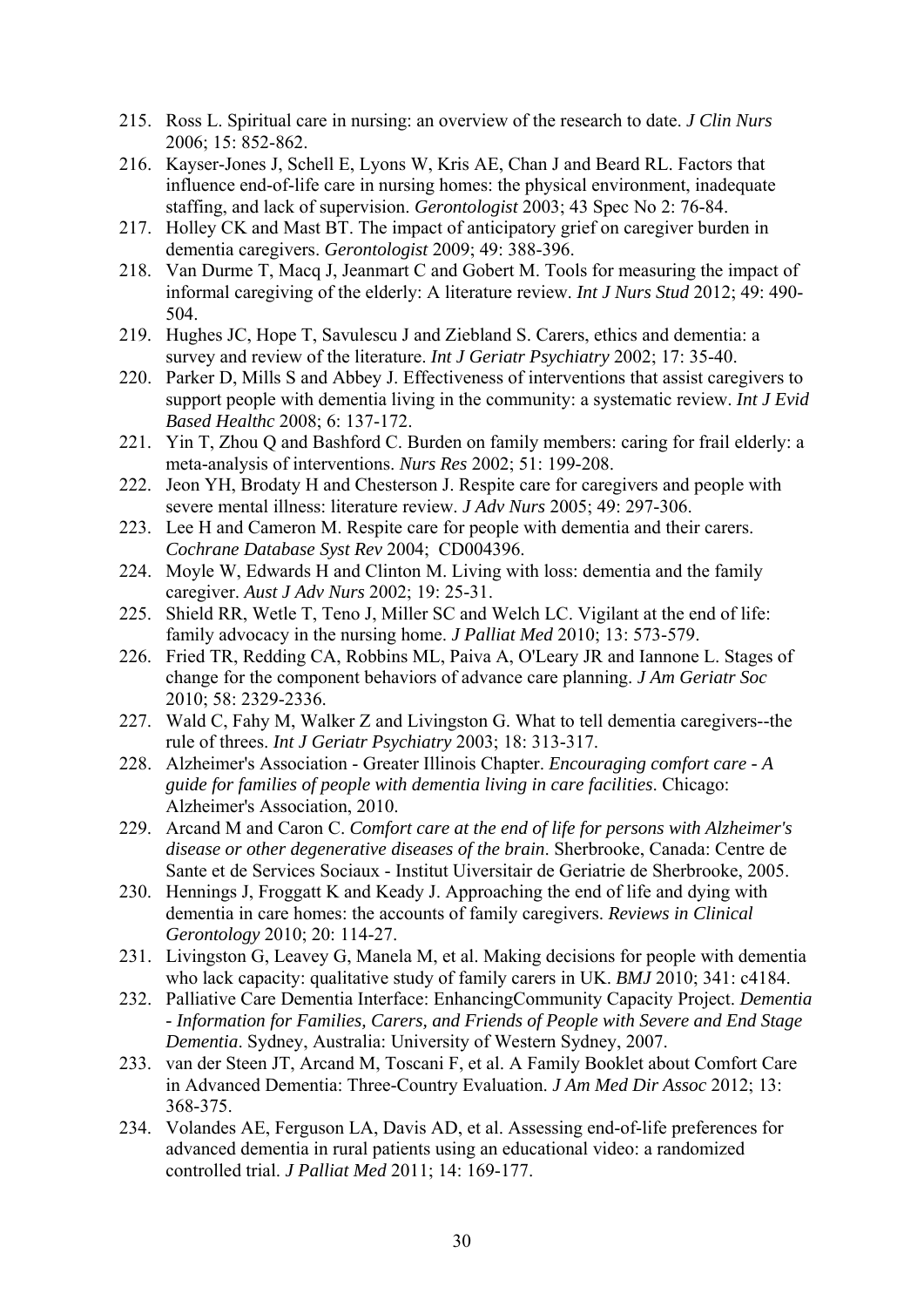- 235. World Health Organization. *WHO. Palliative Care for Older People: Better Practices*. Copenhagen: World Health Organization, 2011.
- 236. Maas ML, Reed D, Park M, et al. Outcomes of family involvement in care intervention for caregivers of individuals with dementia. *Nurs Res* 2004; 53: 76-86.
- 237. Port CL, Zimmerman S, Williams CS, Dobbs D, Preisser JS and Williams SW. Families filling the gap: comparing family involvement for assisted living and nursing home residents with dementia. *Gerontologist* 2005; 45 Spec No 1: 87-95.
- 238. Shield RR, Wetle T, Teno J, Miller SC and Welch L. Physicians "missing in action": family perspectives on physician and staffing problems in end-of-life care in the nursing home. *J Am Geriatr Soc* 2005; 53: 1651-1657.
- 239. Tornatore JB and Grant LA. Family caregiver satisfaction with the nursing home after placement of a relative with dementia. *J Gerontol B Psychol Sci Soc Sci* 2004; 59: S80-S88.
- 240. Grabowski DC and Mitchell SL. Family oversight and the quality of nursing home care for residents with advanced dementia. *Med Care* 2009; 47: 568-574.
- 241. Ducharme FC, Levesque LL, Lachance LM, et al. "Learning to become a family caregiver" efficacy of an intervention program for caregivers following diagnosis of dementia in a relative. *Gerontologist* 2011; 51: 484-494.
- 242. Hirschman KB, Kapo JM and Karlawish JH. Why doesn't a family member of a person with advanced dementia use a substituted judgment when making a decision for that person? *Am J Geriatr Psychiatry* 2006; 14: 659-667.
- 243. Reamy AM, Kim K, Zarit SH and Whitlatch CJ. Understanding discrepancy in perceptions of values: individuals with mild to moderate dementia and their family caregivers. *Gerontologist* 2011; 51: 473-483.
- 244. Vig EK, Taylor JS, Starks H, Hopley EK and Fryer-Edwards K. Beyond substituted judgment: How surrogates navigate end-of-life decision-making. *J Am Geriatr Soc* 2006; 54: 1688-1693.
- 245. Chan D, Livingston G, Jones L and Sampson EL. Grief reactions in dementia carers: a systematic review. *Int J Geriatr Psychiatry* 2013; 28: 1-17.
- 246. Ott CH, Sanders S and Kelber ST. Grief and personal growth experience of spouses and adult-child caregivers of individuals with Alzheimer's disease and related dementias. *Gerontologist* 2007; 47: 798-809.
- 247. Givens JL, Prigerson HG, Kiely DK, Shaffer ML and Mitchell SL. Grief among family members of nursing home residents with advanced dementia. *Am J Geriatr Psychiatry* 2011; 19: 543-550.
- 248. Kiely DK, Prigerson H and Mitchell SL. Health care proxy grief symptoms before the death of nursing home residents with advanced dementia. *Am J Geriatr Psychiatry* 2008; 16: 664-673.
- 249. Hudson P, Remedios C, Zordan R, et al. Guidelines for the psychosocial and bereavement support of family caregivers of palliative care patients. *J Palliat Med* 2012; 15: 696-702.
- 250. Schulz R, Boerner K, Shear K, Zhang S and Gitlin LN. Predictors of complicated grief among dementia caregivers: a prospective study of bereavement. *Am J Geriatr Psychiatry* 2006; 14: 650-658.
- 251. Froggatt KA. Palliative care and nursing homes: where next? *Palliat Med* 2001; 15: 42-48.
- 252. Hockley J, Watson J, Oxenham D and Murray SA. The integrated implementation of two end-of-life care tools in nursing care homes in the UK: an in-depth evaluation. *Palliat Med* 2010; 24: 828-838.